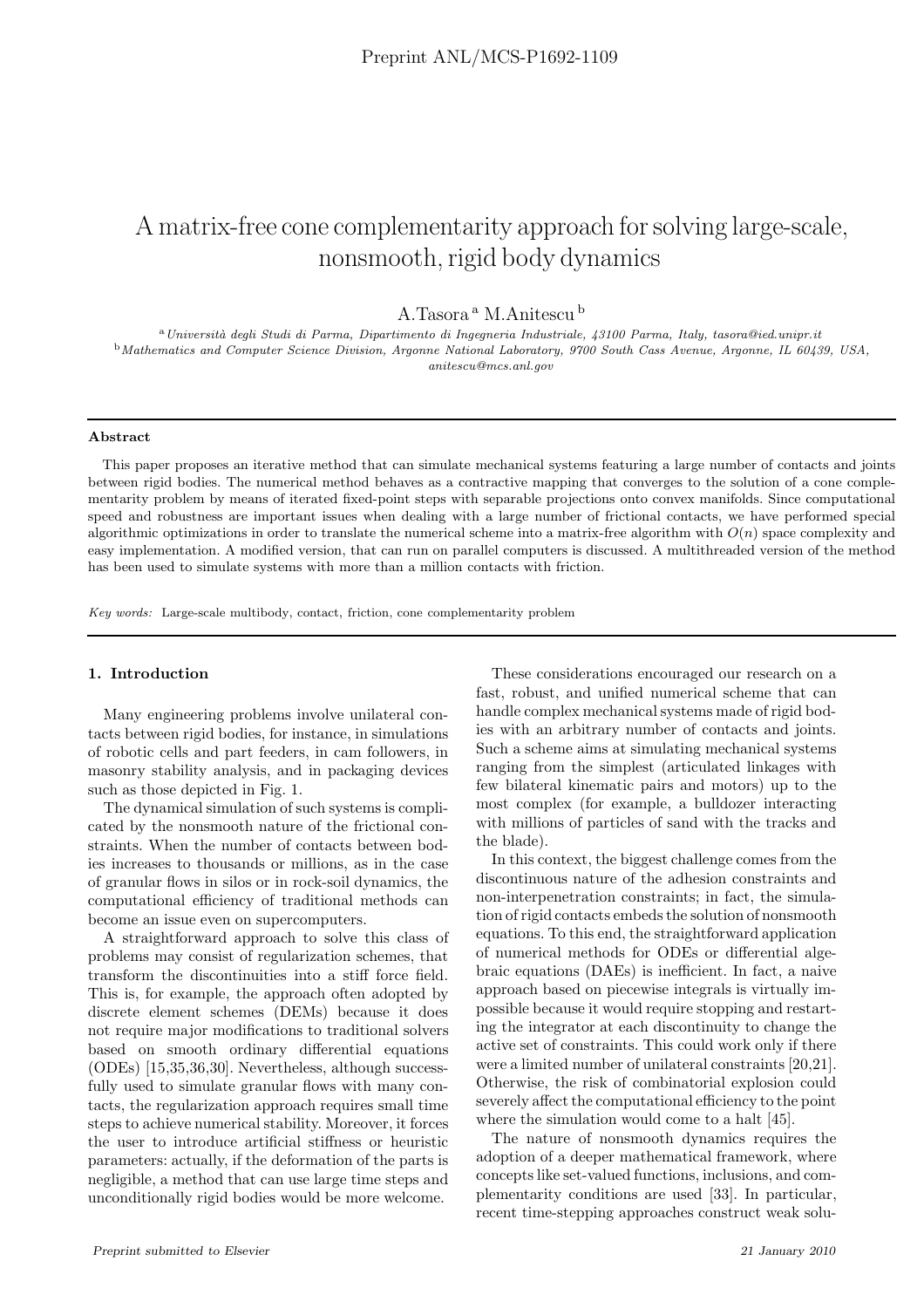tions of the differential variational inequality (DVI) that describes the continuous time motion of rigid bodies with collision, contact, and friction. Earlier numerical methods based on differential variational inequalities can be found in [26,25,24], whereas the DVI formulation has been discussed in full generality and classified by differential index only recently, in [37,29].

Two main families of solvers spawn from the DVI formulation: those that lead to an acceleration-force complementarity problem [9,31,45] and that generate velocity-impulse, complementarity-based timestepping methods [39,6,7]. The latter case results in schemes convergent to a vector measure differential inclusion, so named because it operates on vector measures or distributions [40]. It has the advantage that it can solve a class of problems with Coulomb friction that would be unsolvable in an acceleration-force context, as the Painlevé paradox [38].

In both cases, the introduction of inequalities in time-stepping schemes for DVI, together with a polyhedral approximation of the friction cone as a faceted pyramid, leads to linear complementarity problems (LCPs) [40], which are systems of complementary inequalities to be satisfied simultaneously [14]. Such LCPs, which are hard to solve because of their inherent nonlinear nature, must be solved at each time step in order to advance the integrator [24,40].

Most literature about this topic shows how, for a large number of contacts and rigid bodies, usual LCP solution schemes have significant limitations. In fact, classical approaches to the solution of LCP problems are based on simplex methods, also known as direct or pivoting methods, originating from the algorithms of Lemke and Dantzig [13]. These methods may exhibit an exponential worst-case complexity [10]. Our experience shows that, in spite of algorithmic optimizations [43], simplex methods still cannot practically handle multibody systems with more than one hundred colliding bodies.

Moreover, in the three-dimensional case, typical LCP solvers can be used only at the cost of approximating the Coulomb friction cone with faceted pyramids [40,45,6]. Not only does this expedient introduces artificial anisotropy in the friction phenomenon; it also impacts negatively the performance of LCP solvers, which is already critical in general, because the finite approximation of cones results in a much larger problem.

A precise description of the friction cone constraint in three-dimensional space would imply a nonlinear complementarity problem. This is a broader class of problems in mathematical programming, for which no off-the-shelf solvers are available. A custom method must be developed.

The above-mentioned limitations of the existing LCP approaches led us to develop a novel solution method based on a fixed-point iteration with projection on a convex set and presented in [8]. That method extended the seminal work on iterative LCP solvers by Mangasarian [28] to the LCP case with conical constraints, that is, a cone complementarity problem. In the same work we presented the convergence theory

for the iteration; the scheme converges under certain conditions that do not include a small friction assumption. Applied to granular flow problems, our method demonstrated high performance and was able to solve benchmarks with up to a million dual variables.

The time-stepping scheme was proven to converge in a measure differential inclusion sense to the solution of the original continuous-time DVI [2].

In the present paper we extend our original formulation [8] in several ways.

- (i) We enhance our approach to the case of both frictional contacts and bilateral constraints, either scleronomic or rheonomic (motors, imposed trajectories, etc.). This extension cannot be obtained with full theoretical guarantees of convergence for the algorithm in [8] by simply replacing the bilateral constraint with two unilateral constraints. The latter case allows for unbounded internal forces, for which the approach in [8, Corollary 1] does not apply (the resulting constraint cone is not pointed).
- (ii) We present practical algorithmic details and optimizations that can be adopted to implement the method in a matrix-free, memory-efficient, reliable, fast, and robust way.
- (iii) We demonstrate the performance of our approach for configurations that include both joint and contact-with-friction constraints.

A significant side-effect of the proposed method is that it proceeds monotonically toward the solution. If implemented in real-time applications such as virtualreality and man-in-the-loop vehicle simulations, where the requirements on precision are less severe than those on the computational times, it can be stopped prematurely before the tolerance threshold is reached.

We believe that the CAD community will welcome the availability of this solver because of its ability of simulating generic mechanisms regardless of the number of parts, joints, and frictional contacts. To this end we developed a physics library based on this time-stepping method, written in C++ and called Chrono::Engine [41], that can be used by third parties to develop simulation software. Indeed, we used it to implement a 3D graphical interface for the interactive modeling and visualization of multibody systems. Moreover, we have already simulated many types of mechanical problems, ranging from robots to granular flows with hundreds of thousands of rigid bodies with friction.

Among the most complex tests, we simulated the granular flow of a fourth-generation pebble bed nuclear reactor. Thanks to the numerical scheme, the refueling motion of 170,000 uranium spheres was simulated on a single computer, whereas DEM methods required a supercomputer and much more CPU time [42].

#### 2. The model

This section presents a formulation for the nonsmooth dynamics of multibody systems in the most general case of both bilateral constraints and frictional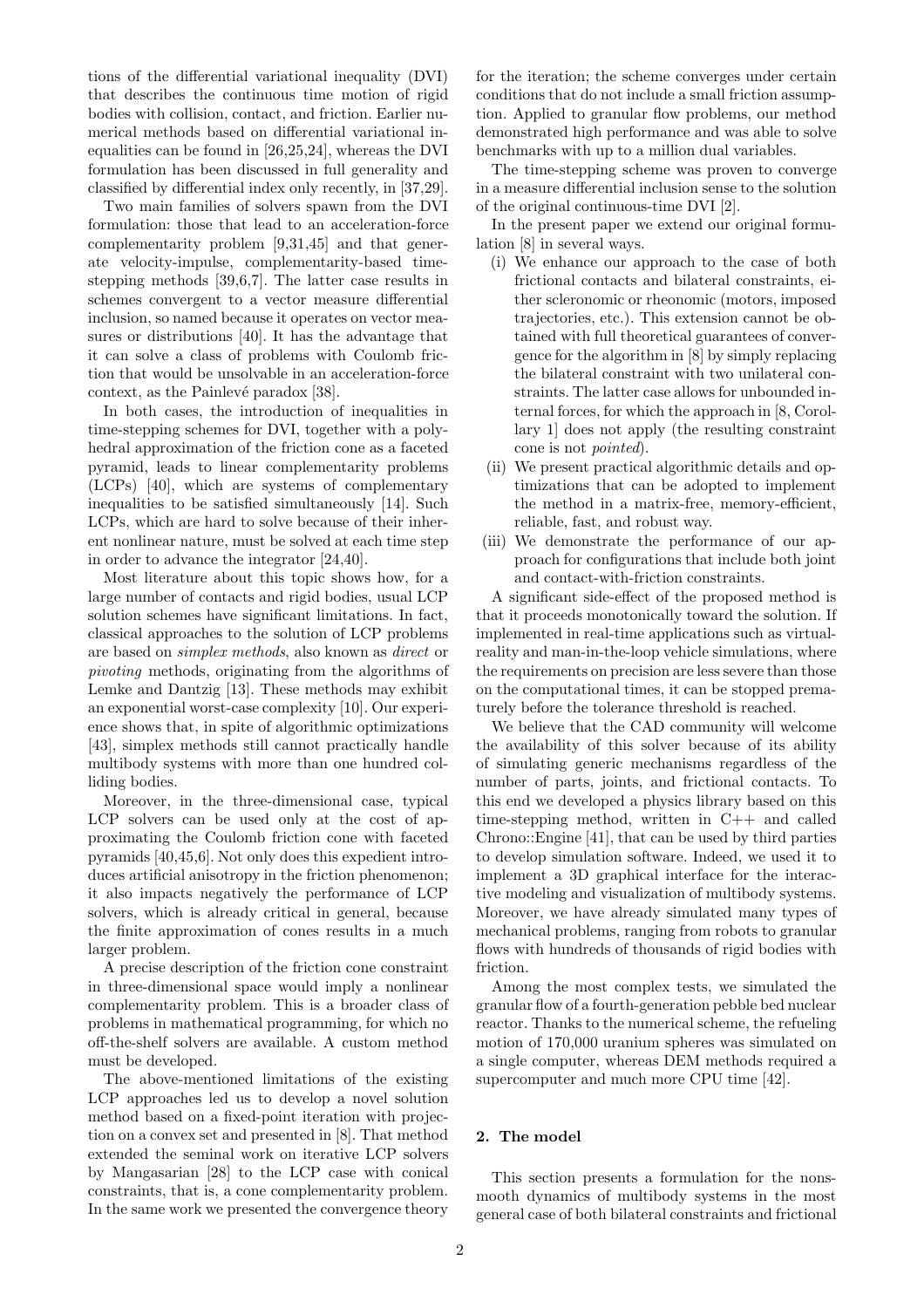

Fig. 1. Simulation of a palletizing device: a multibody problem with many frictional contacts.

contacts. We remark that frictional contacts embed also the case of unilateral constraints, since those represent a special case of contacts without friction.

## 2.1. System state

The position of the system at time  $t$  is represented by  $m_q$  generalized coordinates  $q(t) \in \mathbb{R}^{m_q}$ . In the case of rigid bodies in three-dimensional space, these coordinates include the positions  $x \in \mathbb{R}^3$  of the centers of mass of all bodies, as well as the rotations of all body frames respect to the absolute frame.

We represent rotations by means of unimodular quaternions  $\rho(t) \in S^3 \subset \mathbb{H}$ . Since quaternions are four-dimensional numbers, each rigid body in our formulation requires  $3+4=7$  scalar coordinates plus one constraint  $||\rho|| = 1$  enforcing the unit length of the quaternion<sup>1</sup>. With this notation, we define the position vector to be  $q = \{x^{1^T}, \rho^{1^T}, x^{2^T}, \rho^{2^T}, ...\}.$ 

Generalized velocities are represented by the vector  $\boldsymbol{v}(t) \in \mathbb{R}^{m_v}$ , where for each body we consider the speed of the center of mass  $\dot{x} \in \mathbb{R}^3$  and the angular velocity  $\omega_l$ , expressed in local body coordinates. Therefore a system with  $n$  bodies in three dimensions is represented by  $m_v = 6n$  speed coordinates. With this notation, we define the speed vector to be  $v =$  $\{\dot{\boldsymbol{x}}^{1^T}, {\boldsymbol{\omega}_l^1}^T$  $\overline{\dot{u}}^T,\dot{\boldsymbol{x}}^{2^T},\boldsymbol{\omega}_l^{2^T}$  $\begin{bmatrix} 2^I \\ I \end{bmatrix}$ , ... }<sup>T</sup>.

Given the angular velocity  $\omega_l$ , one can obtain the time derivative  $\rho$  of the quaternion, if needed, by building the purely imaginary quaternion  $\{0, \omega_l\}$  and computing the quaternion product  $\dot{\rho} = \frac{1}{2}\rho\{0, \omega_l\}$ . On this basis, we introduce  $\dot{\mathbf{q}} = \Gamma(\mathbf{q}, \mathbf{v})$  as the linear map that gives the time derivative of the position:

$$
\Gamma(\boldsymbol{q}, \boldsymbol{v}) = \dot{\boldsymbol{q}} = \{\dot{\boldsymbol{x}}^{1^T}, \dot{\boldsymbol{\rho}}^{1^T}, \dot{\boldsymbol{x}}^{2^T}, \dot{\boldsymbol{\rho}}^{2^T}, \ldots\} = \n\{ \dot{\boldsymbol{x}}^{1^T}, \frac{1}{2} \boldsymbol{\rho}^1 \{0, \omega_l^1\}^T, \dot{\boldsymbol{x}}^{2^T}, \frac{1}{2} \boldsymbol{\rho}^2 \{0, \omega_l^2\}^T, \ldots\}^T.
$$
\n(1)

For the time integration of the system position, different options exist for the function  $q^{(t+\Delta t)}$  =  $\Lambda(\boldsymbol{q}^{(t)}, v, \Delta t)$ , the simplest one being the first-order explicit Euler formula  $\boldsymbol{q}^{(t+\Delta t)} = \boldsymbol{q}^{(t)} + \Delta t \dot{\boldsymbol{q}}^{(t)}$ . Indeed, for body positions a straightforward first-order differential approximation is used:  $x^{(t+\Delta t)} = x^{(t)} + \Delta t \dot{x}^{(t)}$ . However, if the same approach is used for quaternions, as in  $\rho^{(t+\Delta t)} = \rho^{(t)} + \Delta t \dot{\rho}^{(t)}$ , an annoying situation can happen: quaternions may slowly lose the unimodularity and drift away from the S <sup>3</sup> manifold, unless some stabilization is used to enforce  $||\rho|| = 1$ . Therefore, we prefer to integrate the rotations using the following exponential map that preserves the unimodularity of the quaternions:

$$
\boldsymbol{\rho}^{(t+\Delta t)} = \boldsymbol{\rho}^{(t)} e^{\{0, \frac{1}{2}\boldsymbol{\omega}_l \Delta t\}},\tag{2}
$$

so we get

$$
\rho^{(t+\Delta t)} = \Lambda(\boldsymbol{q}^{(t)}, \boldsymbol{v}, \Delta t) = \begin{Bmatrix} x^{1,(t)} + \Delta t \dot{x}^{1,(t)} \\ \rho^{1,(t)} e^{\{0, \frac{1}{2} \omega_t^1 \Delta t\}} \\ x^{2,(t)} + \Delta t \dot{x}^{2,(t)} \\ \rho^{2,(t)} e^{\{0, \frac{1}{2} \omega_t^2 \Delta t\}} \\ \dots \end{Bmatrix}.
$$
\n(3)

We can explicitly compute the second factor of the quaternion product thanks to the property  $e^{\{0,u\alpha\}} =$  $\{\cos \alpha, \bm{u} \sin \alpha\}$  of quaternion exponentials; we obtain

$$
e^{\{0, \frac{1}{2}\omega_l \Delta t\}} = e^{\{0, \langle \omega_l / |\omega_l| \} \frac{1}{2} |\omega_l| \Delta t\}} =
$$

$$
= \{\cos \frac{1}{2} |\omega_l| \Delta t, \frac{\omega_l}{|\omega_l|} \sin \frac{1}{2} |\omega_l| \Delta t\}. \tag{4}
$$

Since (2) preserves the norm of the quaternions, large  $\Delta t$  time steps can be used (although, once in a while, it is safer to normalize all quaternions because numerical roundoff can accumulate small errors). Yet we can demonstrate that, for  $\Delta t \to 0$ , the formula (2) still corresponds to  $\rho^{(t+\Delta t)} = \rho^{(t)} + \Delta t \dot{\rho}$ . In fact,

$$
\dot{\rho} = \lim_{\Delta t \to 0} \frac{\rho^{(t + \Delta t)} - \rho^{(t)}}{\Delta t}.
$$
 (5)

Hence, substituting  $(2)$  in  $(5)$ , we can write

$$
\dot{\rho} = \lim_{\Delta t \to 0} \rho^{(t)} \frac{\left\{ \cos \frac{1}{2} |\omega_l| \Delta t, \frac{\omega_l}{|\omega_l|} \sin \frac{1}{2} |\omega_l| \Delta t \right\} - \left\{ 1, 0 \right\}}{\Delta t}.
$$
\n(6)

Applying the Hôpital theorem and simplifying, we obtain  $\dot{\rho} = \frac{1}{2}\rho\{0, \omega_l\}$ , as expected.

## 2.2. Bilateral constraints

Most kinematic pairs, such as revolute joints, prismatic joints, and glyphs, can be expressed by means of holonomic constraints over the relative position of two bodies. In general, we introduce a set  $\mathcal{G}_{\mathcal{B}}$  of scalar equations

$$
\Psi^{i}(\boldsymbol{q},t) = 0, \quad i \in \mathcal{G}_{\mathcal{B}}.\tag{7}
$$

 $^{\rm 1}$  Different methods can be used to represent the rotation. If one stores the 3x3 rotation matrix  $A \in \mathsf{SO}(3,\mathbb{R})$ , each body will require 3+9=12 scalar coordinates, which are highly redundant. On the other hand, storing only three angles (such as the three Euler angles or the three Cardano angles) could give problems of singularities. Not being affected by these limitations, quaternions are better suited for computational application.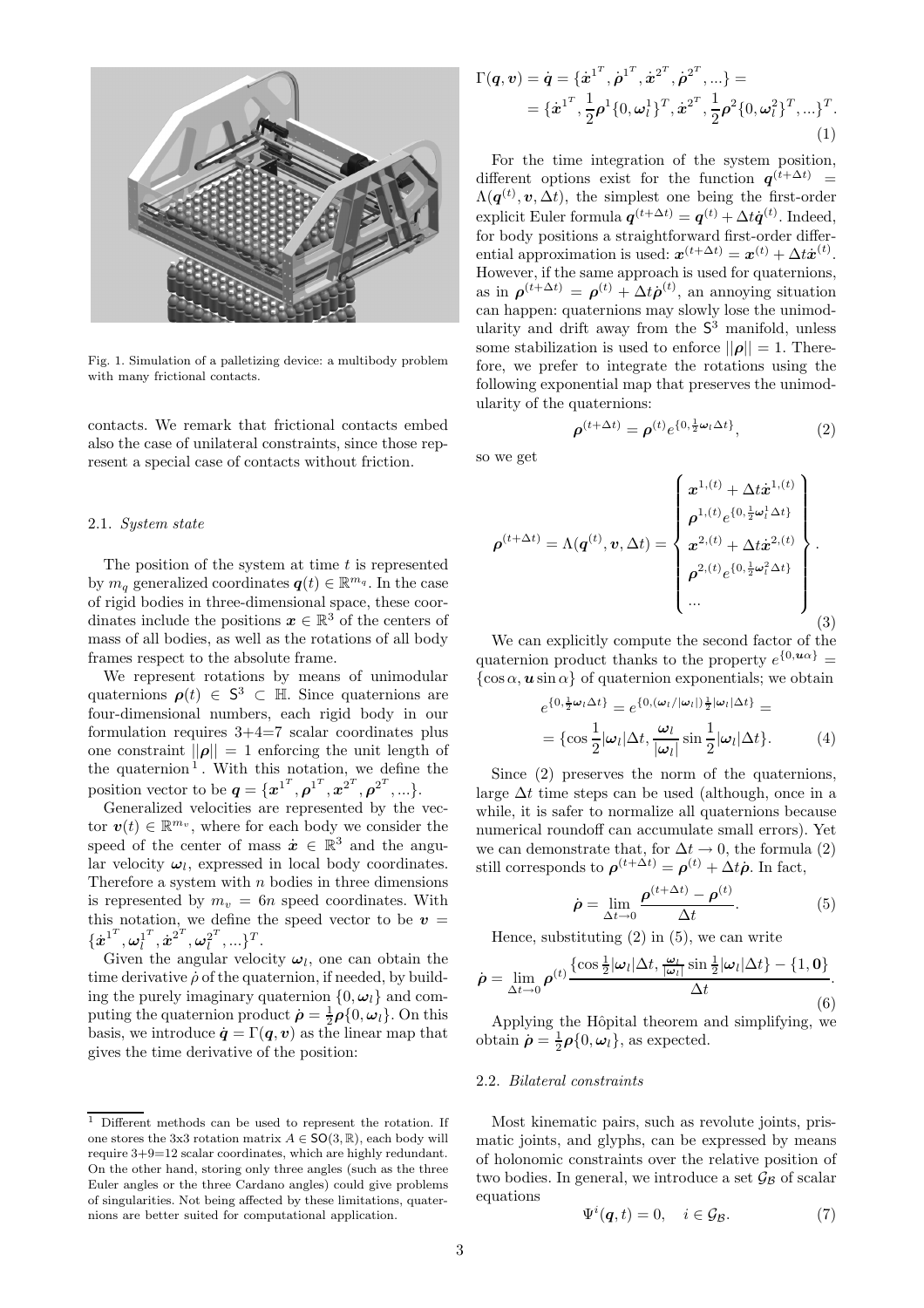The size of the set  $\mathcal{G}_{\mathcal{B}}$  is the number of basic scalar bilateral constraints, not necessarily corresponding to complex three-dimensional mechanical joints<sup>2</sup>.

We assume that  $\Psi^i(q,t)$  is smooth, so that it can be differentiated to obtain the Jacobian  $\nabla_q \Psi^i$  =  $\left[\partial \Psi^i/\partial \bm{q}\right]^T$ .

Constraints must be respected also at the velocity level: the full time-derivative of the ith constraint equation is

$$
\frac{d\Psi^{i}(\mathbf{q},t)}{dt} = \frac{\partial \Psi^{i}}{\partial \mathbf{q}}\dot{\mathbf{q}} + \frac{\partial \Psi^{i}}{\partial t} = \nabla_{q}\Psi^{i^{T}}\dot{\mathbf{q}} + \frac{\partial \Psi^{i}}{\partial t} = 0
$$

$$
\frac{d\Psi^{i}(\mathbf{q},t)}{dt} = \nabla_{q}\Psi^{i^{T}}\Gamma(\mathbf{q},\mathbf{v}) + \frac{\partial \Psi^{i}}{\partial t} = 0.
$$

For simplicity, from now on we will define  $\nabla \Psi^{i^T} =$  $\nabla_q \Psi^{i^T} \Gamma(\boldsymbol{q},\boldsymbol{v}).$ 

Note that the term  $\frac{\partial \Psi^i}{\partial t}$  is nonzero only for rheonomic (time-dependent) constraints such as motors and imposed trajectories.

For each bilateral constraint, there exists a Lagrange multiplier  $\gamma^i_{\mathcal{B}}$  such that the force acting on the system by the *i*th bilateral constraint is  $\gamma_B^i \nabla \Psi^i$  [20].

#### 2.3. Unilateral contact constraints

Since rigid bodies cannot overlap each other, given the set of body shapes  $\mathbf{\Omega} = \{\Omega^1, \Omega^2, ..., \Omega^n\}$ , we assume that there exists a set of  $\mathcal{G}_{\mathcal{P}}$  distance functions  $\Phi(\mathbf{q},\Omega)$ that must satisfy the unilateral constraint conditions:

$$
\Phi^i(\mathbf{q},\Omega) \ge 0, \quad i \in \mathcal{G}_{\mathcal{P}}.\tag{8}
$$

An example of such a mapping is the signed distance function [23].

For convenience, we pose the problem in terms of contact points, since in most cases we can compute a minimal set of contact normals belonging to one of two neighboring bodies: distances  $\Phi(q, \Omega)$  are measured along those normals.

For example, in the case of spherical bodies with positions  $x_s^j$  and radius  $r_s$ , for all body pairs  $j, k$  the signed distance function is  $\Phi = ||\boldsymbol{x}_s^j - \boldsymbol{x}_s^k|| - 2r_s$ . Note, however, that, for bodies with generic shapes, finding a proper set of contact points (and defining their  $\Phi^i$ distance functions) is not always trivial [3,4]. In fact, there could be multiple contact points, or it could even happen that defining a differentiable signed distance function is not possible, as in the case of concave shapes [3].

Nevertheless, since we are interested in enforcing non-penetration, what truly matters is that a signed distance function be defined up to some value of the penetration [4]. We thus assume that  $\Phi(q, \Omega)$  can be differentiably defined at least on a neighborhood of the set  $\Phi(q, \Omega) \geq 0$ . Such an assumption does hold for smooth and strictly convex bodies, such as spheres [3].

In addition, piecewise smooth bodies can be accommodated in a fixed-time-step framework, by decomposing the distance function in components attached to each pair of features, such as point and piecewise smooth surface or curved edge and curved edge, and using all normals attached to such pairs [19].

Also, we consider only a subset  $\mathcal{G}_{\mathcal{A}}(\mathbf{q},\Omega,\epsilon) \subset \mathcal{G}_{\mathcal{P}}$ of all potential contacts, that is, only those contacts whose surfaces are under a distance threshold  $\epsilon$ :

$$
\mathcal{G}_{\mathcal{A}}(\boldsymbol{q},\Omega,\epsilon) = \{i \mid i \in \mathcal{G}_{\mathcal{P}}, \ \Phi^{i}(\boldsymbol{q},\Omega) \leq \epsilon \}.
$$
 (9)

Special attention must be paid in implementing an efficient and robust collision algorithm for the generation of the  $\mathcal{G}_{\mathcal{A}}(\mathbf{q},\Omega,\epsilon)$  set of contact points.

A preliminary algorithm, called broad-phase collision detection, discards pairs of shapes that are farther than  $\epsilon$ , in order to avoid a combinatorial waste of time if checking for collision points with all pairs of bodies. We use the *sweep and prune* (SAP) algorithm to this end [17].

The following narrow-phase step operates on the pairs of bodies that passed the broad-phase check: it finds the contact points and their normals. We adopt the GJK algorithm for this purpose because it features high efficiency and robustness even in the case of nonsmooth surfaces [16].

Concave shapes, if any, undergo an off-line conversion into sets of convex shapes using a convex decomposition algorithm; a middle-phase AABB binarytree traversal is used to check collisions between these compounds of shapes without running into superlinear time complexity.

A thin envelope is added around all shapes using the Minkowski sums in order to allow a small amount of interpenetration. If larger overlapping occurs, the Expanding Polytope (EPA) algorithm is used [11].

## 2.4. Frictional constraints

In the following section we introduce friction by means of conic constraints, which are an extension of complementarity models discussed in [6,40].

#### 2.4.1. The Coulomb friction model

The original Coulomb model introduces static  $\mu_s$ and kinetic  $\mu_k$  friction coefficients as the only parameters to characterize the frictional phenomena at the surface. Although simple, this model was proven to be realistic and practical in many situations. Usually the kinetic coefficient is slightly lower than the static coefficient, but in this work we consider both to have the same value  $\mu$ .

If a position  $q$  is feasible and the contact is active, that is,  $\Phi(q, \Omega) = 0$ , then at the contact we have a normal force and a tangential force.

Let  $n$  be the normal at the contact pointing from the second body to the first body, and let  $t_1$  and  $t_2$  be the tangents at the contact. Here  $n, t_1, t_2$  are mutually orthogonal vectors of length one in three dimensions. The vectors  $n, t_1$ , and  $t_2$  are a function of the position q, but we ignore this fact until the end of this section.

<sup>2</sup> In the context of this work, bilateral constraints are always considered scalar, because complex mechanical joints can be modeled by using multiple basic scalar constraints. For example, kinematic pairs such as a ball joint require three scalar equations, a prismatic guide requires five scalar equations, and so on.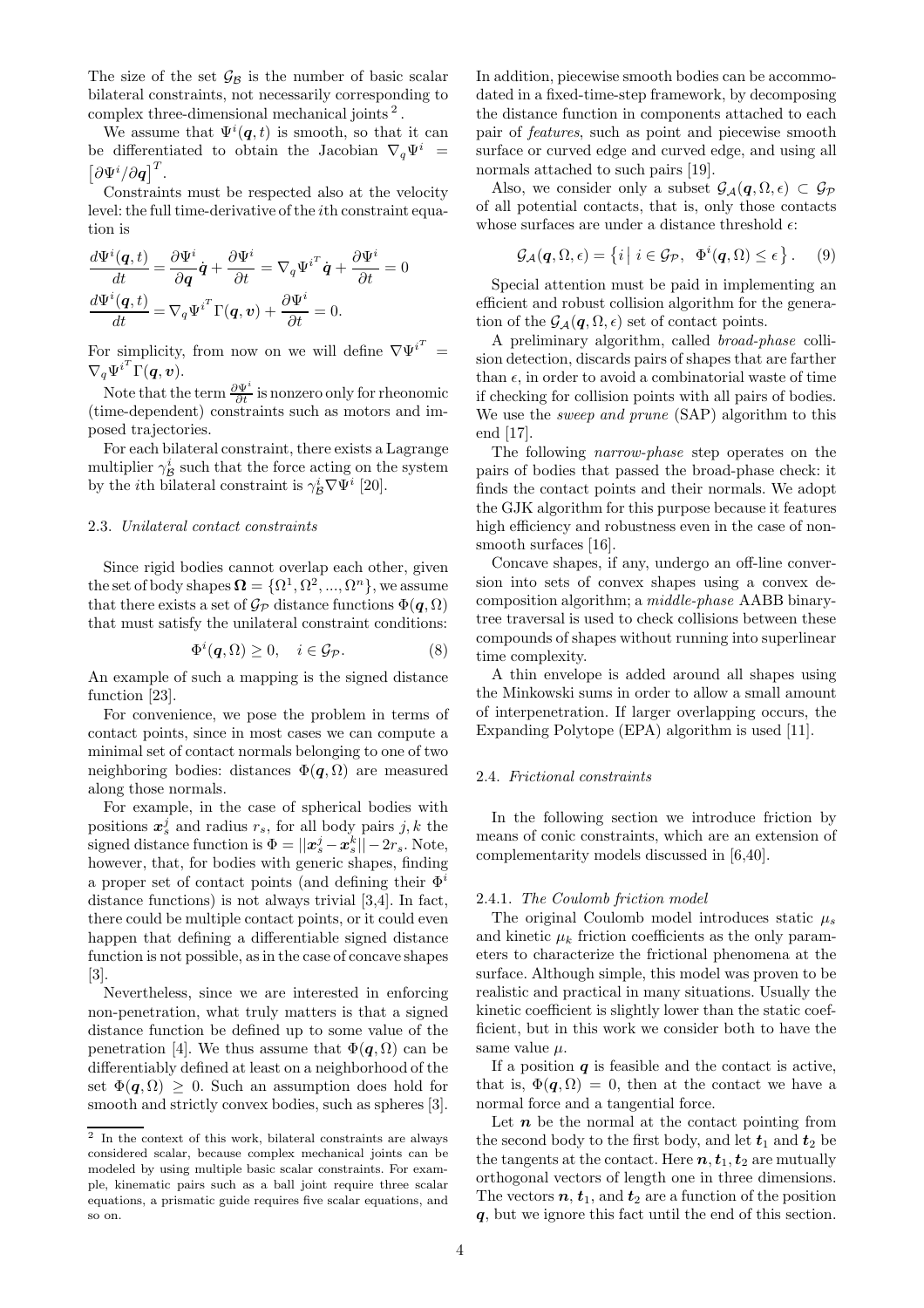The reaction force is impressed on the system by means of multipliers  $\hat{\gamma}_n \geq 0$ ,  $\hat{\gamma}_u$ , and  $\hat{\gamma}_v$ . The normal component of the force is  $\mathbf{F}_N = \hat{\gamma}_n \mathbf{n}$ , and the tangential component of the force is  $\mathbf{F}_T = \hat{\gamma}_u \mathbf{t}_1 + \hat{\gamma}_v \mathbf{t}_2$ .

The Coulomb model consists of the following constraints:

$$
\widehat{\gamma}_n \ge 0, \quad \Phi(q) \ge 0, \quad \Phi(q)\widehat{\gamma}_n = 0,
$$
  

$$
\mu \widehat{\gamma}_n \ge \sqrt{\widehat{\gamma}_u^2 + \widehat{\gamma}_v^2}, \quad ||\mathbf{v}_T|| \left(\mu \widehat{\gamma}_n - \sqrt{\widehat{\gamma}_u^2 + \widehat{\gamma}_v^2}\right) = 0,
$$
  

$$
\langle \mathbf{F}_T, \mathbf{v}_T \rangle = -||\mathbf{F}_T|| ||\mathbf{v}_T||,
$$
  
(10)

where  $\mathbf{v}_T$  is the relative tangential velocity at contact. The effect of the friction over the dynamical system is defined by the friction coefficient  $\mu \in \mathbb{R}^+$ , which typically has a value between 0 and 1 for most materials.

The first part of the constraint can be restated as

$$
\boldsymbol{F} = \boldsymbol{F}_N + \boldsymbol{F}_T = \widehat{\gamma}_n \boldsymbol{n} + \widehat{\gamma}_u \boldsymbol{t}_1 + \widehat{\gamma}_v \boldsymbol{t}_2 \in \mathcal{K},
$$

where  $K$  is a cone in three dimensions, whose slope is  $arctan(\mu)$ .

The constraint  $\langle \mathbf{F}_T , \mathbf{v}_T \rangle = - ||\mathbf{F}_T || ||\mathbf{v}_T ||$  requires that the tangential force be opposite to the tangential velocity. As a result, the reaction force is dissipative. In fact, an equivalent convenient way of expressing this constraint is by using the maximum dissipation principle [40,38,39],

$$
(\widehat{\gamma}_u, \widehat{\gamma}_v) = \operatorname{argmin}_{\sqrt{\widehat{\gamma}_u^2 + \widehat{\gamma}_v^2} \leq \mu \widehat{\gamma}_n} (\widehat{\gamma}_u \boldsymbol{t}_1 + \widehat{\gamma}_v \boldsymbol{t}_2)^T \mathbf{v}_T.
$$

These constraints are represented by mapping the vectors  $n, t_1, t_2$  from contact coordinates to generalized coordinates [3].

We denote the generalized vector version of  $n, t_1, t_2$ by  $\mathbf{D}_n$ ,  $\mathbf{D}_u$ ,  $\mathbf{D}_v$ .

In generalized coordinates, the Coulomb model becomes [8]

$$
\boldsymbol{F}_N = \widehat{\gamma}_n \boldsymbol{D}_n, \quad \boldsymbol{F}_T = \widehat{\gamma}_u \boldsymbol{D}_u + \widehat{\gamma}_v \boldsymbol{D}_v, \tag{11}
$$

$$
\widehat{\gamma}_n \ge 0, \quad \Phi(q) \ge 0, \quad \widehat{\gamma}_n \Phi(q) = 0, \tag{12}
$$

where the tangential multipliers  $\hat{\gamma}_u, \hat{\gamma}_v$  are determined from the maximum dissipation principle

$$
(\widehat{\gamma}_u, \widehat{\gamma}_v) = \operatorname{argmin}_{\sqrt{\widehat{\gamma}_u^2 + \widehat{\gamma}_v^2} \leq \widehat{\mu \gamma}_n} (\widehat{\gamma}_u \mathbf{D}_u + \widehat{\gamma}_v \mathbf{D}_v)^T \mathbf{v}.
$$

The last relation is obtained from the identities  $D_u^T v =$  $\boldsymbol{t}_1^T \mathbf{v}_T$  and  $\boldsymbol{D}_v^T \boldsymbol{v} = \boldsymbol{t}_2^T \mathbf{v}_T$ .

#### 2.5. The Overall dynamical model

The other dynamical data needed for the model are the mass matrix  $M(q)$ , which is symmetric positive definite; the external force  $\boldsymbol{f}_e(t, \boldsymbol{q}, \boldsymbol{v})$ ; and the inertial force  $\boldsymbol{f}_c(\boldsymbol{q}, \boldsymbol{v})$ , containing the centrifugal and Coriolis forces.

We can define the total force

$$
\boldsymbol{f}_t(t, \boldsymbol{q}, \boldsymbol{v}) = \boldsymbol{f}_e(t, \boldsymbol{q}, \boldsymbol{v}) + \boldsymbol{f}_c(\boldsymbol{q}, \boldsymbol{v}). \tag{13}
$$

Assume now that we have multiple contact constraints  $\Phi^{i}(\boldsymbol{q},\Omega) \geq 0, i \in \mathcal{G}_{\mathcal{A}}$  and multiple bilateral constraints  $\Psi^{i}(\boldsymbol{q},t) = 0, i \in \mathcal{G}_{\mathcal{B}}$ . Note that the unilateral condition  $\hat{\gamma}_n \geq 0, \Phi \geq 0, \Phi \hat{\gamma}_n = 0$  can be written as a complementarity constraint  $\widehat{\gamma}_n \geq 0 \perp \Phi \geq 0$ .

The continuous model is a differential variational inequality [37]:

$$
M(q^{l})\frac{d\boldsymbol{v}}{dt} = \sum_{i \in \mathcal{G}_{\mathcal{A}}} \left( \hat{\gamma}_{n}^{i} \mathbf{D}_{n}^{i} + \hat{\gamma}_{u}^{i} \mathbf{D}_{u}^{i} + \hat{\gamma}_{v}^{i} \mathbf{D}_{v}^{i} \right) + + \sum_{i \in \mathcal{G}_{\mathcal{B}}} \hat{\gamma}_{\mathcal{B}}^{i} \nabla \Psi^{i} + f_{t}(t, q, \boldsymbol{v}) \n\dot{q} = \Gamma(q, \boldsymbol{v}) \n\Psi^{i}(q, t) = 0 \quad i \in \mathcal{G}_{\mathcal{B}} \n\hat{\gamma}_{n}^{i} \geq 0 \quad \perp \quad \Phi^{i}(q, \Omega) \geq 0, \quad i \in \mathcal{G}_{\mathcal{A}} \n(\hat{\gamma}_{u}^{i}, \hat{\gamma}_{v}^{i}) = \operatorname{argmin}_{\mu^{i} \hat{\gamma}_{n}^{i} \geq \sqrt{\hat{\gamma}_{u}^{i} \hat{\gamma}^{i} + \hat{\gamma}_{v}^{i} \hat{\gamma}^{i}}}, \quad i \in \mathcal{G}_{\mathcal{A}} \n\boldsymbol{v}^{T}(\hat{\gamma}_{u} \mathbf{D}_{u}^{i} + \hat{\gamma}_{v} \mathbf{D}_{v}^{i}).
$$
\n(14)

Unfortunately, the introduction of the Coulomb friction model may lead to an inconsistent model. It is known [9] that paradoxical configurations exist for which such a model does not have a solution in terms of unknown accelerations and reaction forces. Such configurations are called Painlevé paradoxes [39]. Nevertheless, a weaker formulation of the problem can be solved in terms of vector measures, using a nonsmooth time-stepping scheme where reaction impulses are the unknowns at each time step [39].

To this end we define the following stepping scheme, with time step h, known positions  $q^{(l)}$ , and velocity  $v^{(l)}$ ; the scheme is an equation problem with equilibrium constraints, where the unknowns are  $q^{(l+1)}$ ,  $v^{(l+1)}$ , and constraint impulses  $\gamma_n = h\hat{\gamma}_n$ ,  $\gamma_u = h\hat{\gamma}_u$ ,  $\gamma_v = h\hat{\gamma}_v, \, \gamma_B = h\hat{\gamma}_B:$ 

$$
M^{(l)}(\boldsymbol{v}^{(l+1)} - \boldsymbol{v}^{l}) = \sum_{i \in \mathcal{G}_{\mathcal{A}}} \left( \gamma_n^i \boldsymbol{D}_n^i + \gamma_u^i \boldsymbol{D}_u^i + \gamma_v^i \boldsymbol{D}_v^i \right) +
$$
  
+ 
$$
\sum_{i \in \mathcal{G}_{\mathcal{B}}} \left( \gamma_{\mathcal{B}}^i \nabla \Psi^i \right) + h \boldsymbol{f}_t(t^{(l)}, \boldsymbol{q}^{(l)}, \boldsymbol{v}^{(l)}) (15)
$$
  

$$
0 = \frac{1}{h} \Psi^i(\boldsymbol{q}^{(l)}) + \nabla {\Psi^i}^T \boldsymbol{v}^{(l+1)} + \frac{\partial \Psi^i}{\partial t}, \quad i \in \mathcal{G}_{\mathcal{B}}
$$

$$
0 \leq \frac{1}{h} \Phi^{i}(\boldsymbol{q}^{(l)}) + \nabla \Phi^{i^{T}} \boldsymbol{v}^{(l+1)}
$$
\n
$$
\perp \quad \gamma_{n}^{i} \geq 0, \ i \in \mathcal{G}_{\mathcal{A}}
$$
\n
$$
(17)
$$

$$
(\gamma_u^i, \gamma_v^i) = \operatorname{argmin}_{\mu^i \gamma_n^i \ge \sqrt{(\gamma_u^i)^2 + (\gamma_v^i)^2}} \quad i \in \mathcal{G}_{\mathcal{A}}
$$

$$
[\mathbf{v}^T(\gamma_u \mathbf{D}_u^i + \gamma_v \mathbf{D}_u^i)]
$$
(1)

$$
\left[\boldsymbol{v}^T(\gamma_u \boldsymbol{D}_u^i + \gamma_v \boldsymbol{D}_v^i)\right] \tag{18}
$$

$$
\mathbf{q}^{(l+1)} = \Lambda(\mathbf{q}^{(l)}, \mathbf{v}^{(l+1)}, h). \tag{19}
$$

To simplify notation, we denoted  $M(\boldsymbol{q}^l)$  by  $M^{(l)}$ .

In previous work, we have shown that the scheme is convergent, as the time step  $h$  goes to 0, to the solution of a measure differential inclusion [2].

For the special case of zero friction, the subproblem simplifies to (15-17), that is, a linear complementarity problem. Such problems can be solved by Lemke's algorithm [14,6]. Introducing the Coulomb friction (18), however, turns the problem into a nonlinear complementarity problem that poses more difficulties. If the nonlinear constraint cone (the Coulomb cone) is approximated by a piecewise linear cone, the subproblem (15-18) becomes again an LCP solvable by Lemke's algorithm [6]. Nevertheless, in [5] we have also demonstrated that, as the number of constraints in the prob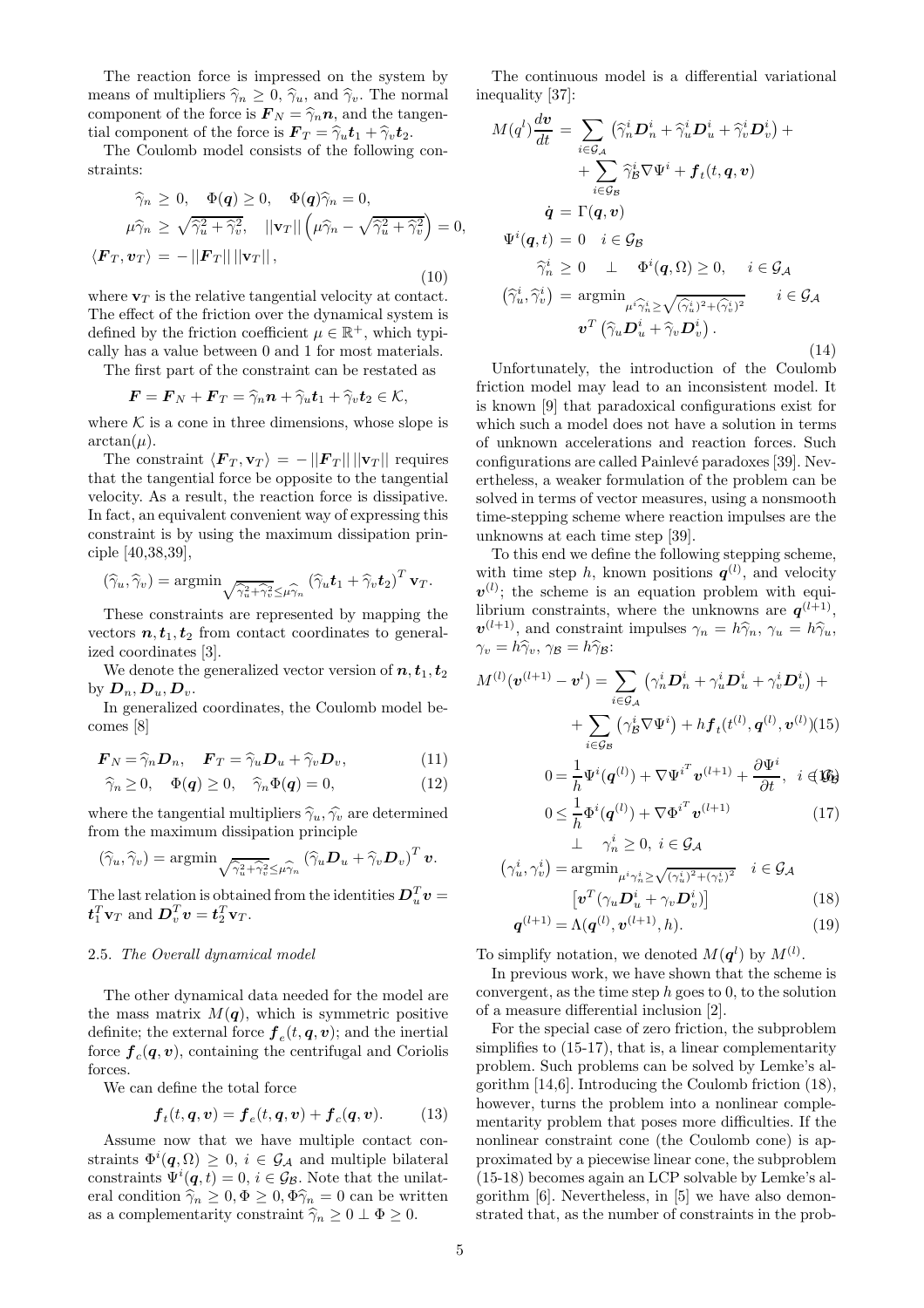lem increases, the computational cost of typical LCP solvers increases far faster than linearly with the size of the problem. Moreover, the approximation of friction cones by means of faceted pyramids would introduce unwanted anisotropy.

To overcome these difficulties, we modified the timestepping scheme by relaxing the constraint (17) as

$$
0 \leq \frac{1}{h} \Phi^{i}(\boldsymbol{q}^{(l)}) + \nabla \Phi^{i^{T}} \boldsymbol{v}^{(l+1)} -\mu^{i} \sqrt{(\boldsymbol{D}_{u}^{i,T} \boldsymbol{v})^{2} + (\boldsymbol{D}_{v}^{i,T} \boldsymbol{v})^{2}} \perp \quad \gamma_{n}^{i} \geq 0, \ i \in \mathcal{G}_{\mathcal{A}}.
$$
\n(20)

This results in a cone complementarity problem that can be solved with a fixed-point iteration approach, as demonstrated in our earlier work [8].

#### 2.6. Cone complementarity formulation

Developing the optimality conditions for the equilibrium constraint in (18), we obtain that there exists a Lagrange multiplier  $\lambda^i$  such that, for any  $i \in \mathcal{G}_A$ ,

$$
\lambda^{i}\gamma_{u}^{i} = -\mathbf{D}_{u}^{i,T}\mathbf{v}, \ \lambda^{i}\gamma_{v}^{i} = -\mathbf{D}_{v}^{i,T}\mathbf{v},
$$

$$
\lambda^{i} \geq 0 \ \perp \ \mu^{i}\gamma_{n}^{i} - \sqrt{(\gamma_{u}^{i})^{2} + (\gamma_{v}^{i})^{2}} \geq 0.
$$
 (21)

The first two equations imply that  $\lambda^i \sqrt{(\gamma_u^i)^2 + (\gamma_v^i)^2} =$  $\sqrt{(D_u^{i,T} v)^2 + (D_v^{i,T} v)^2}$ , while the complementarity constraint implies that

$$
0 = \lambda^{i} \sqrt{(\gamma_{u}^{i})^{2} + (\gamma_{v}^{i})^{2}} \left(\mu^{i} \gamma_{n}^{i} - \sqrt{(\gamma_{u}^{i})^{2} + (\gamma_{v}^{i})^{2}}\right)
$$

and, in turn, that

$$
\mu^i \gamma_n^i \sqrt{(\mathcal{D}_u^{i,T} \mathbf{v})^2 + (\mathcal{D}_v^{i,T} \mathbf{v})^2} = \lambda^i \left( \left(\gamma_u^i\right)^2 + \left(\gamma_v^i\right)^2 \right). \tag{22}
$$

We now define, for all potential contacts, the vectors

$$
\boldsymbol{u}_{\mathcal{A}}^{i} = \left\{ \frac{1}{h} \Phi^{i}(\boldsymbol{q}^{(l)}) + \nabla \Phi^{i^{T}} \boldsymbol{v}^{(l+1)}, \boldsymbol{D}_{u}^{i,T} \boldsymbol{v}, \boldsymbol{D}_{v}^{i,T} \boldsymbol{v} \right\}^{T} (23)
$$
  

$$
\boldsymbol{\gamma}_{\mathcal{A}}^{i} = \left\{ \gamma_{n}^{i}, \gamma_{u}^{i}, \gamma_{v}^{i} \right\}^{T}, \qquad i \in \mathcal{G}_{\mathcal{A}}.
$$

We calculate the scalar product using  $(20),(21)$ :

$$
\langle \boldsymbol{u}_A^i, \boldsymbol{\gamma}_A^i \rangle = \gamma_n^i \left( \frac{1}{h} \boldsymbol{\Phi}^i + \nabla \boldsymbol{\Phi}^{i^T} \boldsymbol{v} \right) + \gamma_u^i \boldsymbol{D}_u^{i, T} \boldsymbol{v} + \gamma_v^i \boldsymbol{D}_v^{i, T} \boldsymbol{v} = \mu^i \gamma_n^i \sqrt{(\boldsymbol{D}_u^{i, T} \boldsymbol{v})^2 + (\boldsymbol{D}_v^{i, T} \boldsymbol{v})^2} - \lambda^i \left( (\gamma_u^i)^2 + (\gamma_v^i)^2 \right) = 0 \Rightarrow \boldsymbol{u}_A^i \perp \boldsymbol{\gamma}_A^i.
$$
 (25)

We recall that the *dual cone* of a convex cone  $K$  is the set  $\mathcal{K}^* = \{x | \forall y \in \mathcal{K} \langle y, x \rangle \geq 0\}$  and that the polar cone is defined as  $K^{\circ} = -K^*$ .

We now define the friction cone  $\mathcal{FC}^i$  such that the Coulomb friction model is satisfied if  $\gamma^i_A \in \mathcal{FC}^i$ :

$$
\mathcal{FC}^i = \left\{ x, y, z \in \mathbb{R}^3 | \mu^i x \ge \sqrt{y^2 + z^2} \right\}.
$$

Then, from (18), (20), and (25), the frictional contact constraints can be expressed by means of the following cone complementarity constraints:

$$
-\boldsymbol{u}_{\mathcal{A}}^i \in \mathcal{FC}^{i\circ} \perp \gamma_{\mathcal{A}}^i \in \mathcal{FC}^i, \quad i \in \mathcal{G}_{\mathcal{A}}.\tag{26}
$$

To obtain a unified formalism, we can represent also the bilateral constraints (16) in terms of cone complementarity constraints. Of course, multipliers  $\gamma_B^i$ , with  $i \in \mathcal{G}_{\mathcal{B}}$ , are not restrained into some special subset of  $\mathbb{R}$ , but even  $\mathbb{R}$  itself is a convex cone. Thus we can introduce the scalar

$$
u_{\mathcal{B}}^{i} = \frac{1}{h} \Psi^{i}(\boldsymbol{q}^{(l)}) + \nabla {\Psi^{i}}^{T} \boldsymbol{v}^{(l+1)} + \frac{\partial \Psi}{\partial t}, \quad i \in \mathcal{G}_{\mathcal{B}}, \quad (27)
$$

which allows us to write the bilateral constraints (16) as

$$
-u^i_{\mathcal{B}} \in \mathcal{BC}^{i\circ} \perp \gamma^i_{\mathcal{B}} \in \mathcal{BC}^i, \quad i \in \mathcal{G}_{\mathcal{B}},\tag{28}
$$

where  $\mathcal{B}\mathcal{C}^i = {\mathbb{R}}$  and  $\mathcal{B}\mathcal{C}^{io} = {0}$ , and  $\langle u_b^i, \gamma_b^i \rangle = 0$  is always satisfied for  $-u^i_{\mathcal{B}} \in \mathcal{BC}^{i\circ}$ .

We now define the vector

$$
\tilde{\boldsymbol{k}}^{(l)} = M^{(l)} \boldsymbol{v}^{(l)} + h \boldsymbol{f}_t(t^{(l)}, \boldsymbol{q}^{(l)}, \boldsymbol{v}^{(l)}). \qquad (29)
$$

Then, equations (29), (28), and (26), together with (15) and the definition of  $u^i_A$ ,  $\gamma^i_A$ ,  $u^i_B$ , and  $\gamma^i_B$ , result in the following problem:

$$
M^{(l)}v^{(l+1)} = \sum_{i \in \mathcal{G}_{\mathcal{A}}} \left( \gamma_n^i \mathbf{D}_n^i + \gamma_u^i \mathbf{D}_u^i + \gamma_v^i \mathbf{D}_v^i \right) + + \sum_{i \in \mathcal{G}_{\mathcal{B}}} \left( \gamma_{\mathcal{B}}^i \nabla \Psi^i \right) + \tilde{\mathbf{k}}^{(l)}, - \mathbf{u}_{\mathcal{A}}^i \in \mathcal{F} \mathcal{C}^{i \circ} \perp \gamma_{\mathcal{A}}^i \in \mathcal{F} \mathcal{C}^i, \quad i \in \mathcal{G}_{\mathcal{A}} - u_{\mathcal{B}}^i \in \mathcal{B} \mathcal{C}^{i \circ} \perp \gamma_{\mathcal{B}}^i \in \mathcal{B} \mathcal{C}^i, \quad i \in \mathcal{G}_{\mathcal{B}}.
$$
\n(30)

If we want to obtain a cone complementarity problem as expressed in the typical form  $-K^{\circ} \ni$  $f(a) \perp a \in \mathcal{K}$ , a more compact formulation of the problem (30) is necessary. To this end we denote by  $n_{\mathcal{A}}$  and  $n_{\mathcal{B}}$  the number of elements in the sets  $\mathcal{G}_{\mathcal{A}}$  and  $\mathcal{G}_{\mathcal{B}}$ , respectively. Then, we define the following vectors  $\boldsymbol{b}_\mathcal{A}\in\mathbb{R}^{3n_\mathcal{A}},\,\boldsymbol{\gamma}_\mathcal{A}\in\mathbb{R}^{3n_\mathcal{A}},\,\boldsymbol{b}_\mathcal{B}\in\mathbb{R}^{n_\mathcal{B}},\,\text{and}\;\boldsymbol{\gamma}_\mathcal{B}\in\mathbb{R}^{n_\mathcal{B}};$ 

$$
b_{\mathcal{A}} = \left\{ \frac{1}{h} \Phi^{i_1}, 0, 0, \frac{1}{h} \Phi^{i_2}, 0, 0, \dots, \frac{1}{h} \Phi^{i_{n_{\mathcal{A}}}}, 0, 0 \right\}^T \n\gamma_{\mathcal{A}} = \left\{ \gamma_n^{i_1}, \gamma_u^{i_1}, \gamma_v^{i_1}, \gamma_n^{i_2}, \gamma_u^{i_2}, \gamma_v^{i_2}, \dots, \gamma_n^{i_{n_{\mathcal{A}}}}, \gamma_u^{i_{n_{\mathcal{A}}}}, \gamma_v^{i_{n_{\mathcal{A}}}} \right\}^T \n b_{\mathcal{B}} = \left\{ \frac{1}{h} \Psi^1 + \frac{\partial \Psi^1}{\partial t}, \frac{1}{h} \Psi^2 + \frac{\partial \Psi^2}{\partial t}, \dots, \frac{1}{h} \Psi^{n_{\mathcal{B}}} + \frac{\partial \Psi^{n_{\mathcal{B}}}}{\partial t} \right\}^T \n\gamma_{\mathcal{B}} = \left\{ \gamma_B^1, \gamma_B^2, \dots, \gamma_B^{n_{\mathcal{B}}} \right\}^T \n\mathbf{u}_{\mathcal{A}} = \left\{ \mathbf{u}_{\mathcal{A}}^1, \mathbf{u}_{\mathcal{A}}^2, \dots, \mathbf{u}_{\mathcal{A}}^{n_{\mathcal{A}}} \right\}^T, \mathbf{u}_{\mathcal{B}} = \left\{ u_B^1, u_B^2, \dots, u_B^{n_{\mathcal{B}}} \right\}^T.
$$
\n(31)

It is useful to merge these vectors, joining data from both frictional constraints and bilateral constraints, obtaining vectors with  $n_{\mathcal{E}} = 3n_{\mathcal{A}} + n_{\mathcal{B}}$  scalar elements:

$$
\boldsymbol{b}_{\mathcal{E}} = \left\{ \boldsymbol{b}_{\mathcal{A}}^T, \boldsymbol{b}_{\mathcal{B}}^T \right\}^T, \ \boldsymbol{\gamma}_{\mathcal{E}} = \left\{ \boldsymbol{\gamma}_{\mathcal{A}}^T, \boldsymbol{\gamma}_{\mathcal{B}}^T \right\}^T, \ \boldsymbol{u}_{\mathcal{E}} = \left\{ \boldsymbol{u}_{\mathcal{A}}^T, \boldsymbol{u}_{\mathcal{B}}^T \right\}^T. \tag{32}
$$

For each frictional contact  $i \in \mathcal{G}_{\mathcal{A}}$  we also define the following three-column matrix:

$$
D^i = \left[ \mathbf{D}_n^i | \mathbf{D}_u^i | \mathbf{D}_v^i \right]. \tag{33}
$$

As before, it is useful to merge all Jacobians from both frictional constraints and bilateral constraints in a single, large matrix having  $n_{\mathcal{E}}$  columns and  $m_v$  rows:

$$
D_{\mathcal{E}} = \left[ D^{i_1} | D^{i_2} | \dots | D^{i_{n_{\mathcal{A}}}} | \nabla \Psi^1 | \nabla \Psi^2 | \dots | \nabla \Psi^{n_{\mathcal{B}}} \right].
$$
\n(34)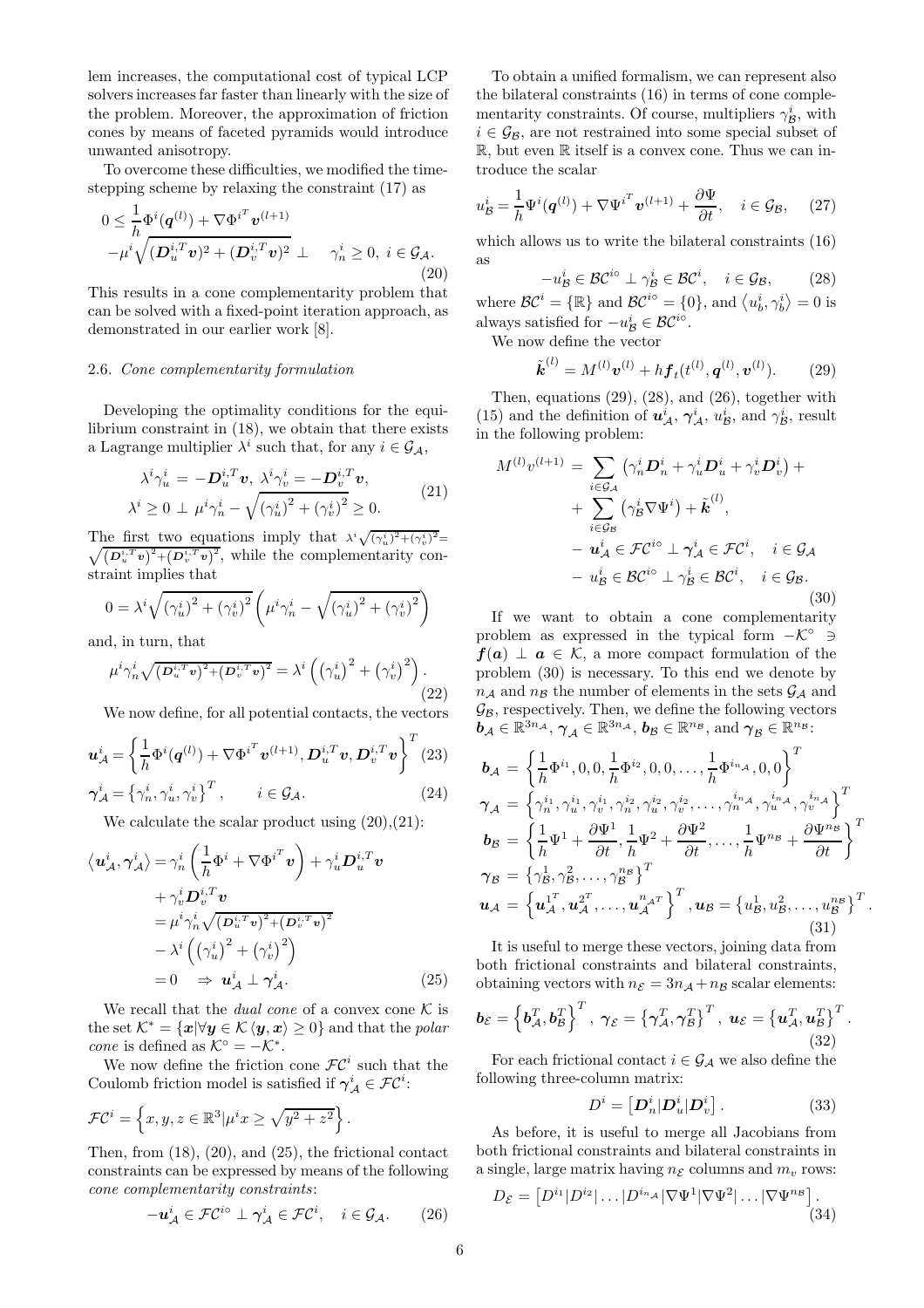From the definitions (23),(27), (31), (32), (33), and (34) one can see that

$$
\mathbf{u}_{\mathcal{E}} = D_{\mathcal{E}}^T \mathbf{v}^{(l+1)} + \mathbf{b}_{\mathcal{E}}.\tag{35}
$$

Also, premultiplying by  $M^{(l)}^{-1}$  equation (15), one gets

$$
\boldsymbol{v}^{(l+1)} = M^{(l)}^{-1} D_{\varepsilon} \boldsymbol{\gamma}_{\varepsilon} + M^{(l)}^{-1} \tilde{\boldsymbol{k}}.
$$
 (36)

Hence it is possible to substitute (36) into (35) to obtain

$$
\mathbf{u}_{\mathcal{E}} = D_{\mathcal{E}}^T M^{(l)}{}^{-1} D_{\mathcal{E}} \boldsymbol{\gamma}_{\mathcal{E}} + D_{\mathcal{E}}^T M^{(l)}{}^{-1} \tilde{\mathbf{k}} + \mathbf{b}_{\mathcal{E}}.
$$
 (37)

To make the expressions more compact, we introduce the following:

$$
N = D_{\mathcal{E}}^T M^{(l)^{-1}} D_{\mathcal{E}} \tag{38}
$$

$$
\boldsymbol{r} = D_{\mathcal{E}}^T M^{(l)}^{-1} \tilde{\boldsymbol{k}} + \boldsymbol{b}_{\mathcal{E}} \tag{39}
$$

In this way, we can write

$$
u_{\mathcal{E}} = N\gamma_{\mathcal{E}} + r. \tag{40}
$$

Consider the multidimensional cone obtained by performing the direct sum of all  $\mathcal{FC}$  and  $\mathcal{BC}$  cones and its embedding in the corresponding vector space direct sums:

$$
\Upsilon = \left(\bigoplus_{i \in \mathcal{G}_{\mathcal{A}}} \mathcal{F}\mathcal{C}^i\right) \bigoplus \left(\bigoplus_{i \in \mathcal{G}_{\mathcal{B}}} \mathcal{B}\mathcal{C}^i\right). \tag{41}
$$

From  $(41)$ ,  $(40)$ ,  $(31)$ , the complementarity relationship in (30), and the property of convex cones [22],  $\Upsilon$  =  $\bigoplus_i \Upsilon^i \Rightarrow \Upsilon^{\circ} = \bigoplus_i \Upsilon^{i,\circ}$ , we can write the problem as a cone complementarity problem (CCP):

$$
(N\boldsymbol{\gamma}_{\mathcal{E}}+\boldsymbol{r})\in-\Upsilon^{\circ}\quad\perp\quad\boldsymbol{\gamma}_{\mathcal{E}}\in\Upsilon.\tag{42}
$$

The separable structure of the cone will allow us to define an algorithm based on block matrices, with relatively small blocks (dimension no larger than 3 in the case of the contact problem).

#### 2.7. Physical effects of the relaxation

In [2] we demonstrated that, for  $h \to 0$ , the solution of the time-stepping scheme with the relaxed constraints (20) will approach the solution of the same measure differential inclusion as the scheme that uses the unrelaxed constraints (17). In addition, iterates produced by the modified scheme approach the ones of the original scheme *even for one time step* at fixed  $h$ , provided that  $\mu^i \gamma_n^i$  $\sqrt{(\boldsymbol{D}_u^{i,T} \boldsymbol{v})^2 + (\boldsymbol{D}_v^{i,T} \boldsymbol{v})^2}$  << 1, that is, with either low friction or low tangential speed [5]. We note that this regime happens frequently in granular flow applications, such as in the simulation of the refueling of pebble bed nuclear reactors [34] and dense packing of granular matter. On the other hand, the good behavior of our scheme occurs even beyond this regime, for reasons we now explain.

Note that the  $\Phi/h$  term achieves constraint stabilization. When the term is positive and the constraint is active, it biases the normal impulse to be smaller than the one at exact contact and allows for "soft landing" projection onto the contact manifold. When the term

is negative, it biases the normal impulse to be larger than the one at exact contact and allows restoration to the contact manifold. The square root term in (20), which can be written also as  $\mu$ ,  $|\mathbf{v}_T^i|$ , does not appear in the original model and, as discussed in [2], does result in a larger value of the normal velocity. Therefore, it could potentially produce a departure from the prediction of the original model. As we discuss below, however, the constraint stabilization term substantially alleviates this effect. Indeed, the normal speed is  $\mathbf{v}_T^i$  =  $\nabla {\Phi^i}^T \boldsymbol{v}$ , so it follows that

$$
\Phi^{i}(\boldsymbol{q}) = \mu^{i} ||\mathbf{v}_{T}^{i}||h, \quad \mathbf{v}_{N}^{i} = 0,
$$
\n(43)

satisfies the complementarity constraints (20) exactly. Hence, a solution to (20) that involves the term  $\mu^i ||\mathbf{v}_T^i||$ need not result in an increase value of the normal velocity as long as the gap  $\Phi^{i}(\boldsymbol{q})$  is about  $\mu^{i}||\mathbf{v}_{T}^{i}||h$ . All the meaningful simulations that we have carried out indicate that this is indeed what happens, and thus the solution approaches the solution of the original scheme insofar as normal velocity. Hence, the model effectively includes a separating boundary layer of size  $\mu^{i} || \mathbf{v}_{T}^{i} || h$ that plays the role of zero-order effective compliance. Smaller values of  $\Phi^{i}(q)$  result in higher than steadystate impulse, whereas larger values of  $\Phi^{i}(q)$  result in smaller than steady-state impulse, both of which push the value of the gap function to the value  $\mu^i \mathbf{v}_T^i$ . This effect is immediately seen for one contact, which leaves from rest with zero tangential velocity or which lands in an inelastic fashion. This is harder to prove for multiple contacts, though it always held in our experiments. There is one caveat, however, as shown in [2]. That is, if one starts with  $\Phi^{i}(\boldsymbol{q}) \ll \mu^{i} \mathbf{v}_{T}^{i} h$ , then the normal component of the velocity is much larger than the one predicted by the original scheme and then what is needed to satisfy approximately (43) in a few steps, so the contact suffers an artificial takeoff. This corresponds to the only case in which we have seen our argument fail, the one of high initial tangential velocity at a contact. Since this case occurs rarely in practice, our relaxation approximates in most cases the solution that would have been obtained by the original, unrelaxed scheme.

#### 3. The iterative method

To solve the CCP (42), we propose a fixed-point iteration with the following form:

$$
\gamma_{\mathcal{E}}^{r+1} = \lambda \Pi_{\Upsilon} \left( \gamma_{\mathcal{E}}^{r} - \omega B^{r} \left( N \gamma_{\mathcal{E}}^{r} + \mathbf{r} + K^{r} \left( \gamma_{\mathcal{E}}^{r+1} - \gamma_{\mathcal{E}}^{r} \right) \right) \right) +
$$
  
+ 
$$
(1 - \lambda) \gamma_{\mathcal{E}}^{r},
$$
  

$$
r = 0, 1, 2, ....
$$
  
(44)

This iteration uses block matrices  $B^r$  and  $K^r$ . Matrix B is null except for blocks on the diagonal; in our implementation blocks that correspond to the ith frictional contact are scaled identity matrices  $B^i_{\mathcal{A}} = \eta^i_{\mathcal{A}} I$ ,  $B^i_{\mathcal{A}} \in \mathbb{R}^3$ , while blocks that correspond to the *i*<sup>th</sup> bilateral constraint are scalars  $B^i_{\mathcal{B}} = \eta^i_{\mathcal{B}}, B^i_{\mathcal{B}} \in \mathbb{R}$ . Matrix  $K$  is an upper or lower block matrix, with null blocks on the diagonal corresponding to the blocks of  $B$ ; in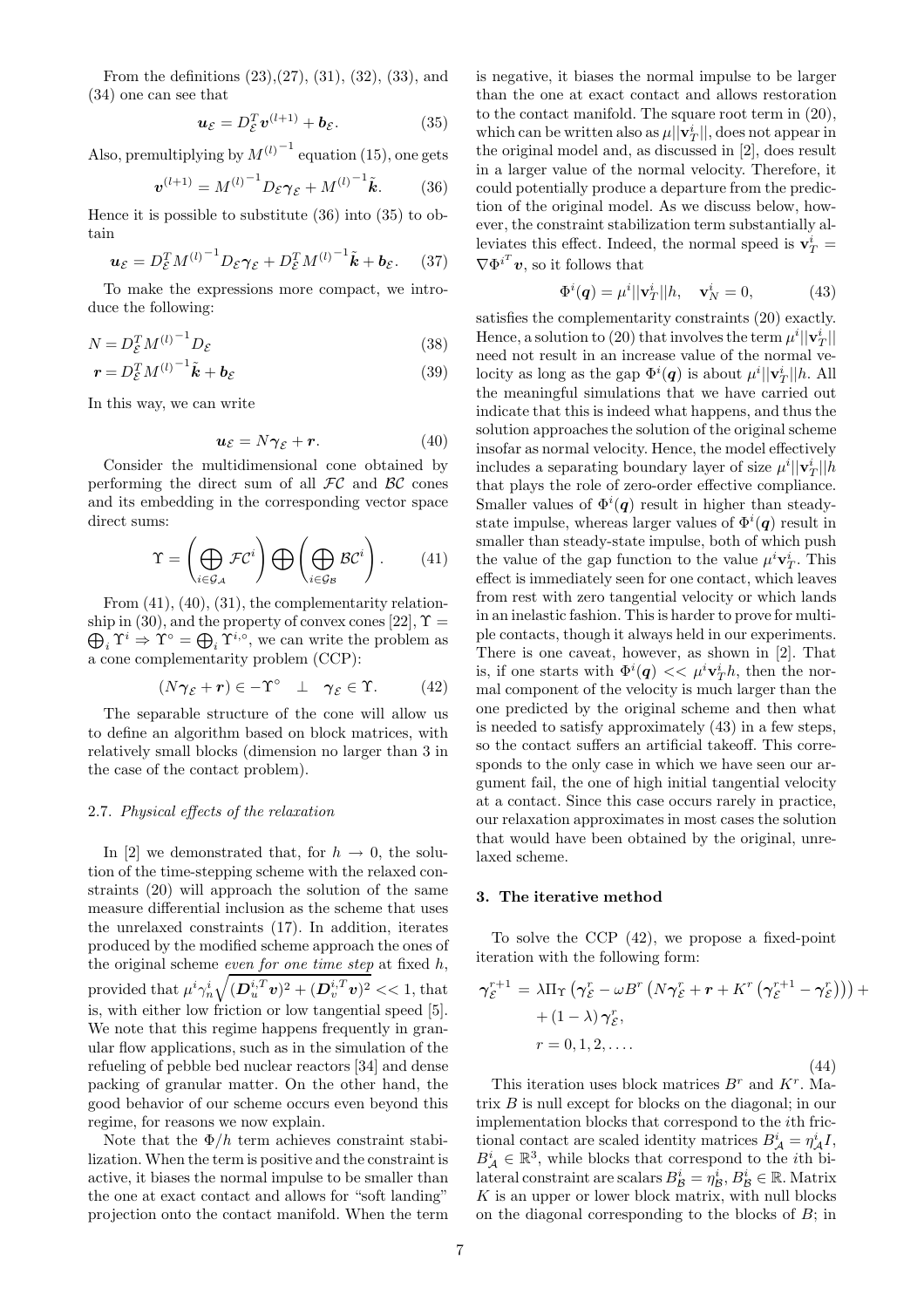both cases the method is similar to a projected block Gauss-Seidel. Another option is to use a null K matrix, so that the method is similar to a projected block Gauss-Jacobi.

Also,  $\Pi_{\Upsilon} : \mathbb{R}^{n_{\mathcal{E}}} \mapsto \mathbb{R}^{n_{\mathcal{E}}}$  is the orthogonal projection operator, whose calculation, as we show in the subsequent sections, is considerably simplified by the separable cone structure (41).

For convergence of the scheme we need the following assumptions about the algorithm.

- A1 The matrix  $N$  of the CCP problem is symmetric and positive semi-definite.
- A2 There exists a positive number,  $\alpha > 0$  such that, at any iteration r,  $r = 0, 1, 2, \dots$ , we have that  $B^r \succ$  $\alpha I$
- A3 There exists a positive number  $\beta > 0$  such that, at any iteration  $r, r = 0, 1, 2, \ldots$ , we have that  $(\boldsymbol{\gamma}^{r+1} - \boldsymbol{\gamma}^r)^T \left( (\lambda \omega B^r)^{-1} + K^r - \frac{N}{2} \right)$  $\Big)\,(\boldsymbol{\gamma}^{r+1}\,{-}\,\boldsymbol{\gamma}^{r})\geq$  $\beta\left\Vert \boldsymbol{\gamma}^{r+1}-\boldsymbol{\gamma}^{r}\right\Vert ^{2}.$

Note that the first assumption is always assured in multibody systems because the mass matrix is definite positive,  $B^r$  and  $\alpha$  are under our control for satisfying the second assumption, and it is always possible to adjust the free  $\omega$  and  $\lambda$  parameters in order to satisfy the third assumption. Our main convergence result [8, Corollary 1] is given in Theorem 1.

# Theorem 1 Assume that

$$
\mathbf{0} \neq \boldsymbol{\gamma}_{\mathcal{E}} \in \Upsilon \Rightarrow N\boldsymbol{\gamma}_{\mathcal{E}} \neq \mathbf{0}
$$

(that is, there does not exist a choice of reaction forces whose net effect is zero; bodies do not get "stuck"). Then the algorithm  $(44)$  for the cone complementarity problem applied to  $(42)$  produces a bounded sequence, and any accumulation point results in the same velocity solution.

We note that, even if in [8] we have demonstrated the use of our algorithm for contacts only, Theorem 1 applies to the bilateral case as well. Nevertheless, the key observation is that we consider the bilateral constraints as linearized constraints for which we develop the additional algorithmic machinery in this paper. The direct application of the formulation in [8], by formulating a bilateral constraint as two unilateral constraints will violate the main assumption in Theorem 1. Therefore, we had to show that direct treatment of bilateral contraints will result in the same formal abstraction (42).

# 3.1. Efficient computation of the projection onto the friction cone

Because of the separable cone structure of the convex subspace  $\Upsilon \Pi_{\Upsilon}$ , the metric projection  $\mathbb{R}^{n_{\mathcal{E}}} \to \mathbb{R}^{n_{\mathcal{E}}}$  is

$$
\Pi_{\Upsilon} = \left\{ \Pi_{\mathcal{FC}^1}(\gamma_{\mathcal{A}}^1)^T, \Pi_{\mathcal{FC}^2}(\gamma_{\mathcal{A}}^2)^T, \dots, \Pi_{\mathcal{FC}^{n_{\mathcal{A}}}}(\gamma_{\mathcal{A}}^{n_{\mathcal{A}}})^T, \right\}
$$

$$
\Pi_{\mathcal{BC}^1}(\gamma_{\mathcal{B}}^2)^T, \Pi_{\mathcal{BC}^2}(\gamma_{\mathcal{B}}^2)^T, \dots, \Pi_{\mathcal{BC}^{n_{\mathcal{B}}}}(\gamma_{\mathcal{B}}^{n_{\mathcal{B}}})^T \right\}^T,
$$

where  $\Pi_{\mathcal{FC}^i}(\cdot) : \mathbb{R}^3 \to \mathbb{R}^3$  with  $i \in \mathcal{G}_\mathcal{A}$ , and  $\Pi_{\mathcal{BC}^i}(\cdot)$ :  $\mathbb{R} \to \mathbb{R}$  with  $i \in \mathcal{G}_{\mathcal{B}}$  . The projection operator must behave as  $\Pi_{\Upsilon}(\gamma) = \operatorname{argmin}_{\zeta \in \Upsilon} ||\gamma - \zeta||$  in order to be



Fig. 2. A single friction cone and its dual cone, with examples of projections.

globally nonexpansive for projection on convex subspace  $\Upsilon^i$ .

For the multipliers introduced by friction constraints, it is enough to introduce a straightforward mapping  $\Pi_{\mathcal{F}C^i}(\cdot) : \mathbb{R}^3 \to \mathbb{R}^3$  to be applied multiple times on all the triplets of contact multipliers  $\gamma^i_{\mathcal{A}}, i \in$  $\mathcal{G}_{\mathcal{A}}$ . In Fig. 2 three subcases are detected:

- when  $\gamma^i_A$  is inside  $\mathcal{FC}^i$ , the vector is left untouched;
- when  $\gamma^i_A$  is inside the  $\mathcal{FC}^{i^o}$  polar cone, it maps to the origin  $\{0, 0, 0\};$
- when  $\gamma^i_A$  is projected to the nearest point on the  $\mathcal{FC}^i$  cone.

Introducing  $\gamma_r = \sqrt{\gamma_u^2 + \gamma_v^2}$ , applying Pythagoras's theorem on triangle OCA, and using similarity between triangles OCA and OCD, we easily get

$$
\Pi_n = \frac{\gamma_r \mu + \gamma_n}{\mu^2 + 1} , \quad \Pi_r = \mu \Pi_n , \quad \Pi_u = \gamma_u \frac{\Pi_r}{\gamma_r} ,
$$

$$
\Pi_v = \gamma_v \frac{\Pi_r}{\gamma_r} .
$$
(45)

One can verify that,  $\forall i \in \mathcal{G}_{\mathcal{A}}$ , such a mapping exhibits  $\|\Pi_{\mathcal{FC}^i}(\boldsymbol{a}) - \Pi_{\mathcal{FC}^i}(\boldsymbol{b})\| \leq \|\boldsymbol{a} - \boldsymbol{b}\|$ ; hence the nonextensibility property holds.

Including also the case of bilateral constraints  $\beta$ , the projection operator becomes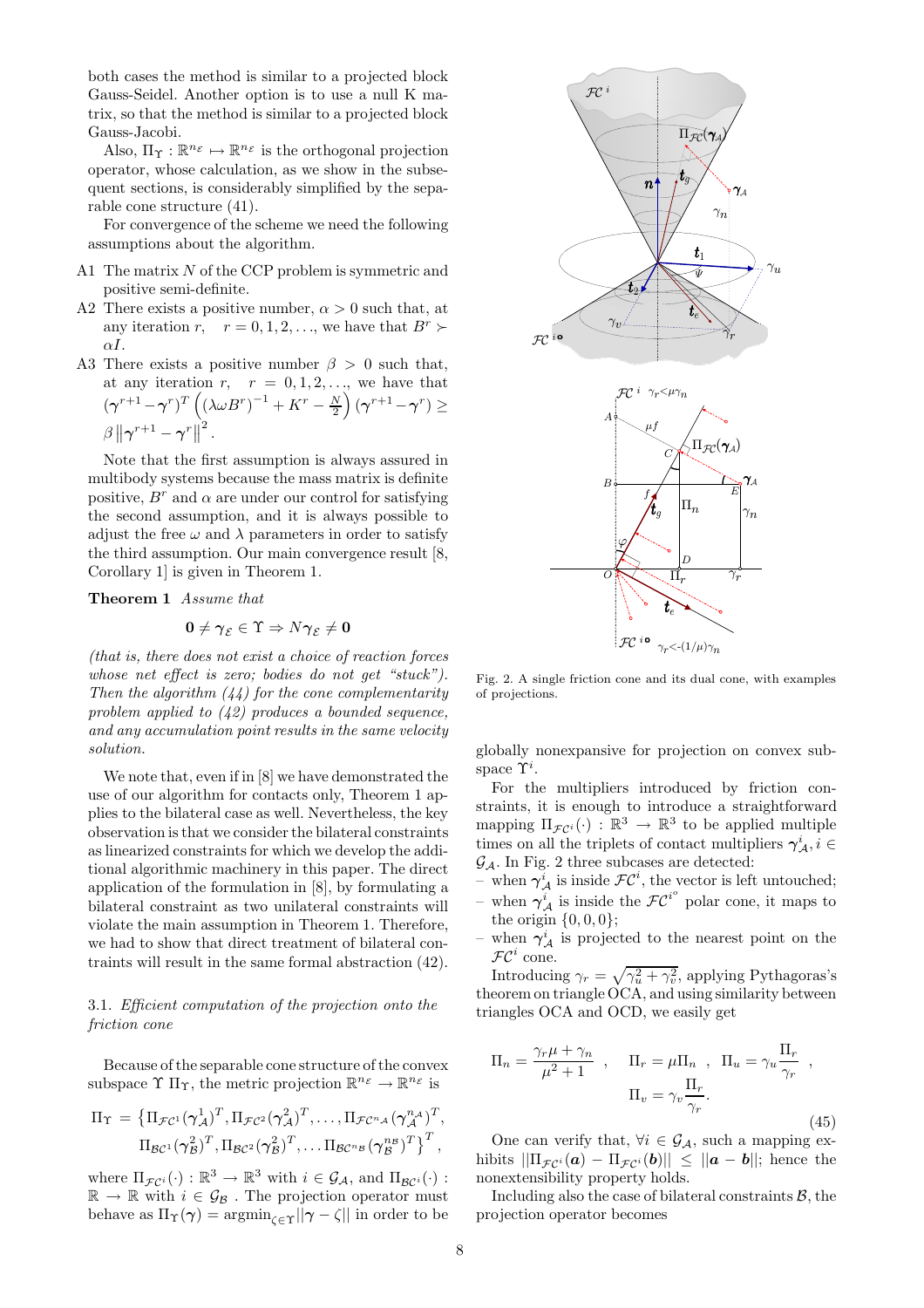$$
\Pi_{\Upsilon}
$$
\n
$$
\Psi_{i} \in \mathcal{G}_{A}
$$
\n
$$
\gamma_{r} < \mu_{i}\gamma_{n}
$$
\n
$$
\Pi_{\mathcal{F}C^{i}} = \gamma_{A}^{i}
$$
\n
$$
\gamma_{r} < -\frac{1}{\mu_{i}}\gamma_{n}
$$
\n
$$
\Pi_{\mathcal{F}C^{i}} = \gamma_{A}^{i}
$$
\n
$$
\Pi_{\mathcal{F}C^{i}} = \{0, 0, 0\}^{T}
$$
\n
$$
\gamma_{r} > \mu_{i}\gamma_{n}, \gamma_{r} > -\frac{1}{\mu_{i}}\gamma_{n}
$$
\n
$$
\Pi_{\mathcal{F}C_{n}^{i}} = \frac{\gamma_{r}\mu_{i} + \gamma_{n}}{\mu_{i}^{2} + 1}
$$
\n
$$
\Pi_{\mathcal{F}C_{u}^{i}} = \gamma_{u} \frac{\mu_{i}\Pi_{\mathcal{F}C_{n}^{i}}}{\gamma_{r}}
$$
\n
$$
\Pi_{\mathcal{F}C_{v}^{i}} = \gamma_{v} \frac{\mu_{i}\Pi_{\mathcal{F}C_{n}^{i}}}{\gamma_{r}}.
$$
\n(46)

#### 4. Implementation

The CCP method proposed here can be applied to the simulation of multibody systems with a large number of parts and contacts because, where an upper limit on the number of iteration is enforced, the iteration (44) can run in  $O(n)$  space and  $O(n)$  time.

Previous sections showed that generic multibody problems with frictional contacts, expressed with the system  $(15)$ – $(19)$ , embed the cone complementarity problem (42), which can be solved by the iterative method (44).

Given (31), one can consider the final time-stepping scheme as a sequence of three main operations: a CCP problem that finds unknown reactions  $\gamma_{\mathcal{E}}$  (47a), and affine scaling (47b) that gives the new speeds  $v^{(l+1)}$ , and a position update (47c):

$$
(N\boldsymbol{\gamma}_{\mathcal{E}}+\boldsymbol{r})\in-\Upsilon^o~~\bot~~\boldsymbol{\gamma}_{\mathcal{E}}\in\Upsilon \qquad \quad \ (47\mathrm{a})
$$

$$
\boldsymbol{v}^{(l+1)} = M^{-1} \left( \tilde{\boldsymbol{k}} + D_{\mathcal{E}} \boldsymbol{\gamma}_{\mathcal{E}} \right) \tag{47b}
$$

$$
\mathbf{q}^{(l+1)} = \Lambda(\mathbf{q}^{(l)}, \mathbf{v}^{(l+1)}, h). \tag{47c}
$$

The biggest computational overhead is caused by the first problem, that is, the CCP (47a). In fact, (47c) is immediate, and (47b) can be computed quickly because in most cases the matrix  $M$  is diagonal and its inverse  $M^{-1}$  can be precomputed easily.

The convergence theory about the iterative scheme (44) leaves some degrees of freedom in choosing  $\eta^i_A$ ,  $\eta^i_B$ values that build the diagonal blocks of the iteration matrix B. A trivial choice could be to use the same  $\eta^i_{\mathcal{A}} = \eta^i_{\mathcal{B}} = \xi$  value for all diagonal blocks, that is,  $B = \xi I$ , and then use the overrelaxation parameter  $\omega$  to control the convergence. However, this may slow convergence in systems with large mass ratios, even with an optimal  $\omega$ . A more practical approach, which copes better with systems affected by uneven masses, is inspired by the Gauss-Jacobi idea of using the inverse of the diagonal of the system matrix N, so we use  $\eta_{\mathcal{B}}^i =$  $\frac{1}{\nabla \Psi^{i,T} M^{-1} \nabla \Psi^{i}}$  and  $\eta_{\mathcal{A}}^{i} = \frac{1}{\bar{g}_i}$ , where  $\bar{g}_i$  is the average of the diagonal values of the ith block of the N matrix. We note that  $\bar{g}_i$  can be computed easily from the trace of the  $3 \times 3$  matrix  $D^{i,T} M^{-1} D^i$ , as

$$
\bar{g}_i = \frac{\text{Trace}(D^{i,T} M^{-1} D^i)}{3}.
$$
 (48)

We recall that the matrix  $N$  is a product of large matrices;  $N = D_{\mathcal{E}}^T M^{-1} D_{\mathcal{E}}$ , and it is full even if D and M are sparse. For systems with a large number of  $\text{contacts}, \text{the size of } N \text{ would be prohibitive and clearly}$ would not satisfy the goal of  $O(n)$  space complexity. To this end, direct multiplication of vectors and matrices in (44) must be avoided; otherwise the effort and the space requirement would be superlinear in the number of constraint.

For the reasons above, a scheme that does not need the explicit building of  $N$ ,  $B$ , and  $K$  has been developed, exploiting the sparsity of M and D.

The  $K$  matrix in  $(44)$  can be chosen freely, within the convergence limits posed by assumptions [A1]– [A3]. Among the most noticeable options, we have the case  $K = 0$ , which results in a scheme like a projected Gauss-Jacobi, or the case where  $K$  is built by using the lower blocks of N.

## 4.1. Optimized projected Gauss-Jacobi CCP

Considering the case  $K = 0$ , and recalling Eq. (38), we can express the rth step of the iteration  $(44)$  as an inner loop with index  $i = 1 \dots n_{\mathcal{A}}$  on all  $n_{\mathcal{A}}$  friction cones  $\mathcal{FC}^i$ :

$$
\delta_{\mathcal{A}}^{i,r+1} = \gamma_{\mathcal{A}}^{i,r} - \omega \eta_{\mathcal{A}}^{i} \left( D^{i,T} M^{-1} \left( \sum_{z=1}^{n_{\mathcal{A}}} D^{z} \gamma_{\mathcal{A}}^{z,r} + \sum_{z=1}^{n_{\mathcal{B}}} \nabla \Psi^{z} \gamma_{\mathcal{B}}^{z,r} + \tilde{k} \right) + \mathbf{b}_{\mathcal{A}}^{i} \right)
$$
(49)

$$
\gamma_{\mathcal{A}}^{i,r+1} = \lambda \Pi_{\mathcal{FC}^i} \left( \delta_{\mathcal{A}}^{i,r+1} \right) + (1 - \lambda) \gamma_{\mathcal{A}}^{i,r},\tag{50}
$$

followed by an inner loop with index  $i = 1...n_B$  on all  $n_B$  bilateral constraints (which we do not report because it is like (49)-(50) except for  $\beta$  instead of  $\lambda$ subscripts).

However, for each iteration, the previous loop  $i =$  $1 \ldots n_{\mathcal{A}}$  would require quadratic time in terms of potential contacts  $n_A$  because of the presence of the summations  $\sum_{z=1}^{n_A}$ . This major source of slow performance can be eliminated if one computes the algorithm in incremental form. In fact, from (36) it follows that

$$
\boldsymbol{v}^r = M^{-1} \left( \sum_{z=1}^{n_{\mathcal{A}}} D^z \boldsymbol{\gamma}_{\mathcal{A}}^{z,r} + \sum_{z=1}^{n_{\mathcal{B}}} \nabla \Psi^z \boldsymbol{\gamma}_{\mathcal{B}}^{z,r} + \tilde{\boldsymbol{k}} \right). \tag{51}
$$

Substituting (51) into (49), we can write

$$
\delta_{\mathcal{A}}^{i,r+1} = \gamma_{\mathcal{A}}^{i,r} - \omega \eta_{\mathcal{A}}^{i} \left( D^{i,T} \boldsymbol{v}^{r} + \boldsymbol{b}_{\mathcal{A}}^{i} \right)
$$
(52)

Considering the optimizations above, we can express the final CCP algorithm with the pseudocode of Algorithm 1.

In the proposed algorithm, for achieving high performance, some auxiliary data can be precomputed before starting the iteration. Specifically, we introduce the  $m_v \times 3$  matrix  $E^i_A = M^{-1}D^i$  and the vector  $\mathbf{E}^i_B =$  $M^{-1}\nabla \Psi^i$ .

The iterations, usually stopped when an approximation threshold has been reached, can be also prematurely aborted when  $r$  exceeds a limit  $r_{max}$  on the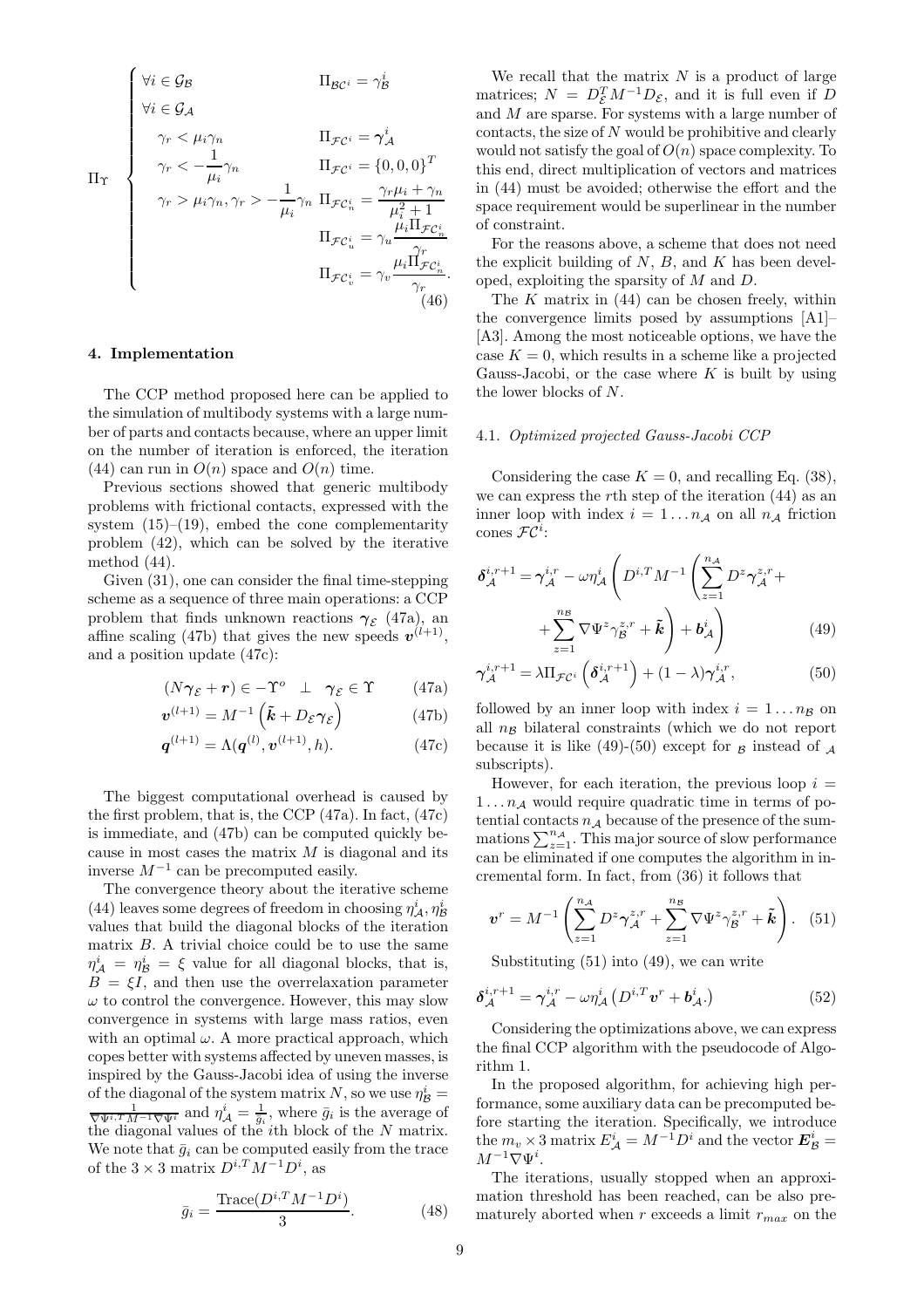Algorithm 1: Solve complementarity - PGJ CCP

(1) // Pre-compute some data for friction constraints (2) for  $i := 1$  to  $n_{\mathcal{A}}$ (3)  $E^i_A = M^{-1}D^i$  $(4)$  $\mathcal{A} = \frac{3}{\text{Trace}(D^{i,T} E_{\mathcal{A}}^{i})}$ (5) // Pre-compute some data for bilateral constraints (6) for  $i := 1$  to  $ng$ (7)  $\boldsymbol{E}_{\mathcal{B}}^i = M^{-1} \boldsymbol{\nabla} \boldsymbol{\Psi}^i$ (8)  $\eta_{\mathcal{B}}^{i} = \frac{1}{\nabla \Psi^{i,T} E_{\mathcal{B}}^{i}}$ (9) (10) // Initialize impulses (11) if warm start with initial guess  $\gamma_{\mathcal{E}}^*$ (12)  $\gamma_{\mathcal{E}}^0 = \gamma_{\mathcal{E}}^*$ <br>(13) else  $(14)$  $\overset{0}{\varepsilon} = \mathbf{0}$ (15)  $(16)$  // Initialize speeds  $(17)$  $\hat{\bm{b}}^0 = \sum_{i=1}^{n_\mathcal{A}} E^i_\mathcal{A} \bm{\gamma}_\mathcal{A}^{i,0} + \sum_{i=1}^{n_\mathcal{B}} \bm{E}^i_\mathcal{B} \bm{\gamma}_\mathcal{B}^{i,0} + M^{-1} \tilde{\bm{k}}$ (18) (19) // Main iteration loop (20) for  $r := 0$  to  $r_{max}$ (21) // Loop on frictional constraints (22) for  $i := 1$  to  $n_{\mathcal{A}}$  $(23)$  $\overset{i,r+1}{\mathcal{A}} = \left( \overset{\cdot}{\boldsymbol{\gamma}}_{\mathcal{A}}^{i,r} - \omega \eta^i_{\mathcal{A}} \left( D^{i,T} \boldsymbol{v}^r + \boldsymbol{b}^i_{\mathcal{A}} \right) \right);$  $(24)$  $\frac{d\hat{A}}{dt}^{i,r+1} = \lambda \Pi_{\Upsilon} \left( \boldsymbol{\delta}_{\mathcal{A}}^{i,r+1} \right) + (1-\lambda) \boldsymbol{\gamma}_{\mathcal{A}}^{i,r} \; ;$  $(25)$  // Loop on bilateral constraints (26) for  $i := 1$  to  $n \cancel{B}$  $(27)$  $\mathbf{h}^{i,r+1}_{\mathcal{B}} = \left( \gamma^{i,r}_{\mathcal{B}} - \omega \eta^i_{\mathcal{B}} \left( \nabla \mathbf{\Psi}^{i,T} \mathbf{v}^r + b^i_{\mathcal{B}} \right) \right),$  $(28)$  $\mathcal{L}_{\mathcal{B}}^{i,r+1} = \lambda \Pi_{\Upsilon} \left( \delta_{\mathcal{B}}^{i,r+1} \right) + (1-\lambda) \gamma_{\mathcal{B}}^{i,r}$ ; (29) // Update speeds  $(30)$  $\left[ \hat{T}^{+1}\right] =\ \sum_{i=1}^{n_\mathcal{A}} E^i_\mathcal{A} \boldsymbol{\gamma}_\mathcal{A}^{i,r+1} \,+\, \sum_{i=1}^{n_\mathcal{B}} E^i_\mathcal{B} \gamma_\mathcal{B}^{i,r+1} \,+ \,$  $M^{-1}\tilde{\boldsymbol{k}}$ (31) (32) return  $\gamma_{\mathcal{E}}$ , v

maximum number of iterations if the simulation must meet hard-real-time requirements.

With minimal modifications to the  $\Pi_{\Upsilon}(\cdot)$  operator, the proposed method can be easily adapted to the case of friction in 2D or the case of generic unilateral constraints.

In our simulations, we chose  $\omega = 1$  and  $\lambda = 1$ , except for the  $K = 0$  case, where we used  $\omega = 0.2$ . We cannot guarantee a priori that this will satisfy condition [A3], but it did for all our simulations. In addition, the matrix sequences  $K^r$  and  $B^r$  were constant. We can therefore claim that Theorem 1 does apply and, since the sequence did not diverge, any accumulation point is a solution of the cone complementarity problem (47a). In addition, our proofs of the theoretical results allow for similar conclusions if  $\omega$  varies from iteration to iteration. Therefore, we could ensure that at some iteration the appropriate  $\omega$  is chosen after decreasing its value a few times until assumption [A3] holds. It can be shown that if the value of  $\omega$  is halved each time [A3] does not hold and the respective iteration is rejected, then [A3] will eventually be satisfied after a finite number of steps. In our experiments, however, the values we have chosen for  $\omega$  and  $\lambda$  have worked for all iterations without need of further adjustment.

# 4.2. Optimized projected Gauss-Seidel CCP

Another option is to take  $K$  as the lower block structure of N, which results in a scheme similar to a pro-

#### Algorithm 2: Solve complementarity - PGS CCP

```
(1) // Pre-compute some data for friction constraints
(2) for i := 1 to n_{\mathcal{A}}(3) E^i_A = M^{-1}D^i(4) \eta_{\mathcal{A}}^i = \frac{3}{\text{Trace}(D^i,^T E^i_{\mathcal{A}})}(5) // Pre-compute some data for bilateral constraints
(6) for i := 1 to ng(7) \boldsymbol{E}_{\mathcal{B}}^{i} = M^{-1} \boldsymbol{\nabla} \boldsymbol{\Psi}^{i}(8) \eta_{\mathcal{B}}^i = \frac{1}{\nabla \Psi^{i,T} E_{\mathcal{B}}^i}(9)
(10) // Initialize impulses
(11) if warm start with initial guess \gamma_{\mathcal{E}}^*(12) \gamma_{\mathcal{E}}^0 = \gamma_{\mathcal{E}}^*<br>(13) else
(14)\overset{0}{\varepsilon} = \mathbf{0}(15)
(16) // Initialize speeds
(17) \mathbf{v} = \sum_{i=1}^{n_A} E_A^i \gamma_A^{i,0} + \sum_{i=1}^{n_B} E_B^i \gamma_B^{i,0} + M^{-1} \tilde{k}(18)(19) // Main iteration loop<br>(20) for r := 0 to r_{max}for r := 0 to r_{max}(21) // Loop on frictional constraints
(22) for i := 1 to n_{\mathcal{A}}(23) \delta^{i,r+1}_{\mathcal{A}} = \left( \gamma^{i,r}_{\mathcal{A}} - \omega \eta^i_{\mathcal{A}} \left( D^{i,T} \boldsymbol{v}^r + \boldsymbol{b}^i_{\mathcal{A}} \right) \right);(24) \boldsymbol{\gamma}_{\mathcal{A}}^{i,r+1} = \lambda \Pi_{\Upsilon} \left( \boldsymbol{\delta}_{\mathcal{A}}^{i,r+1} \right) + (1 - \lambda) \boldsymbol{\gamma}_{\mathcal{A}}^{i,r};(25) \Delta \gamma_{\cal A}^{i,r+1} = \gamma_{\cal A}^{i,r+1} - \gamma_{\cal A}^{i,r} ;(26) \boldsymbol{v} := \boldsymbol{v} + E^i_{\mathcal{A}} \Delta \boldsymbol{\gamma}_{\mathcal{A}}^{i,r+1}.(27) // Loop on bilateral constraints
(28) for i := 1 to n_{\mathcal{B}}(29) \delta_B^{i,r+1} = (\tilde{\gamma}_B^{i,r} - \omega \eta_B^i (\nabla \Psi^{i,T} \mathbf{v}^r + b_B^i));(30) \gamma_B^{i,r+1} = \lambda \Pi_\Upsilon \left( \delta_B^{i,r+1} \right) + (1 - \lambda) \gamma_B^{i,r};(31) \Delta \gamma_B^{i,r+1} = \gamma_B^{i,r+1} - \gamma_B^{i,r};
(32) \boldsymbol{v} := \boldsymbol{v} + \boldsymbol{E}_{\mathcal{B}}^i \Delta \gamma_{\mathcal{B}}^{i,r+1}.
(33)
(34) return \gamma_{\mathcal{E}}, v
```
jected Gauss-Seidel. The K matrix does not need to be explicitly built: its effect is that, as soon as computed, a reaction impulse  $\gamma^i$  will be used also for computing the following  $\gamma^{i+1}$  impulse, and so on for all i, without needing to finish a single iteration. In practical terms this means that the  $\sum_{z=1}^{n_A} D^z \gamma_{\mathcal{A}}^{z,r}$  term in Eqs. (49) and (51) is split in  $\sum_{z=1}^{i-1} D^z \gamma_{\mathcal{A}}^{z,r+1} + \sum_{z=i}^{n_{\mathcal{A}}} D^z \gamma_{\mathcal{A}}^{z,r}$ , and the same for bilateral constraints; so the difference from Algorithm 1 is that after the update of a single multiplier we immediately update  $v^{(l+1)}$ , as shown in Algorithm 2. Note that, to update the speeds, we avoid the full summation (36) and add only the contributions caused by the change of the single multiplier after the projection (50):

$$
\Delta \gamma_{\mathcal{A}}^{i,r+1} = \gamma_{\mathcal{A}}^{i,r+1} - \gamma_{\mathcal{A}}^{i,r};\tag{53}
$$

$$
\boldsymbol{v}^{(l+1),i+1} = \boldsymbol{v}^{(l+1),i} + M^{-1} D^i \Delta \gamma_{\mathcal{A}}^{i,r+1}.
$$
 (54)

Hence, the computational overhead is not different from Algorithm 1.

Numerical tests show that this scheme converges faster than the case of  $K = 0$ ; moreover,  $K = 0$  is more prone to slow convergence in case of redundant constraints. <sup>3</sup>

<sup>3</sup> Redundancy in constraints is frequent in simulations of degenerate contact situations, such as flat surface against flat surface, where the collision engine may create a large amount of superfluous contact points.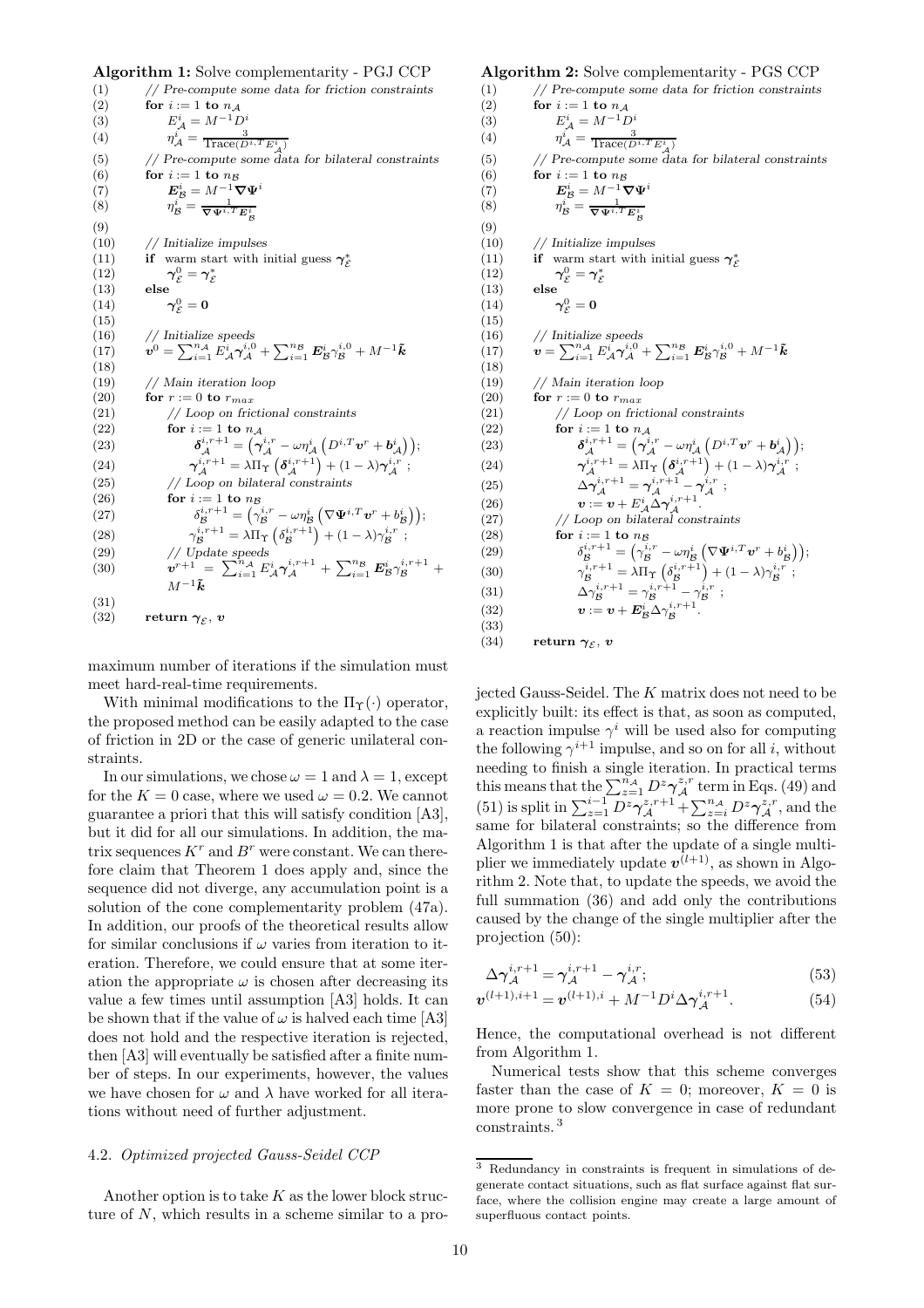

Fig. 3. Sparse data structures used by the solver.

# 5. Optimizations and improvements to the method

The proposed method can be further developed by introducing some algorithmic and theoretical improvements, obtaining different flavours of the original scheme. This section discusses the most significant optimizations.

## 5.1. Transient data structures

Figure 3 shows how the multibody model is represented by structures that are placed in memory. This transient data can be allocated on the heap during run-time, creating lists with unlimited numbers of constraints and rigid bodies.

Basically, each object that builds up the lists of bilateral constraints encapsulates the pointers to the two connected bodies, the Lagrange multiplier  $\gamma^i_{\mathcal{B}}$  , the constraint residual  $b^i_{\mathcal{B}}$ , the scalar value  $\eta^i_{\mathcal{B}}$ , and the Jacobian  $\nabla \Psi^i$ .

The Jacobian should be a long row with  $m_v$  elements, but this would mean that the storage requirement for each constraint depends on the number of bodies, hence leading to an algorithm with superlinear space complexity. Instead, we store only the two small portions of  $\nabla \Psi^i$  that are not null, that is, the two parts  $\nabla \Psi_A^i$  and  $\nabla \Psi_B^i$  corresponding to the two connected bodies, hence requiring only a fixed number of 12 elements per Jacobian. When the  $\nabla \Psi^{i,T} \boldsymbol{v}^r$ multiplication must be performed, it is computed as  $\nabla \Psi_A^{i,T} \boldsymbol{v}_A^r + \nabla \Psi_B^{i,T} \boldsymbol{v}_B^r$ . Similar considerations apply to the data structure for frictional contacts, except that also  $\mu^{i}$  coefficients must be stored and that Jacobians are made of two larger blocks, each with three rows. Thanks to this major optimization, the memory requirement per constraint and per contact is constant,

so we obtain an optimal  $O(n_{\mathcal{E}})$  space complexity. <sup>4</sup>

Looking at Algorithms 1 and 2, one can see that the solver can operate directly on these structures. Hence, no temporary matrices are necessary. Our method is thus a matrix-free method.

## 5.2. Stabilization factor

The stabilization terms  $\frac{1}{h}\Psi^{i}(\boldsymbol{q}^{(l)})$  and  $\frac{1}{h}\Phi^{i}(\boldsymbol{q}^{(l)})$  in (16) and (17) are used to avoid constraint drifting during the time integration [4]. In fact, if these terms were missing, equations (16) and (17) would simply enforce the closure of constraints at the speed level, but errors might slowly accumulate in constraint positions after several integration steps.<sup>5</sup>.

If the model were linear (that is, the matrix  $D_{\mathcal{E}}$  were constant in space, and, implicitly, in time), these terms would close constraint gaps, if any, in a single step. We experienced that, for bilateral constraints, this approach works well even if the time integration step h is small. However, this is not always the case when dealing with unilateral constraints, for the reason that follows. Because of numerical issues and nonlinearities, it is not possible to avoid some amount of penetration in contact constraints. For a contact with penetration, the term  $\frac{1}{h}\Phi^{i}(\boldsymbol{q}^{(l)})$  has a negative value. Hence, the inequality (17) requires that  $\nabla \Phi^i \boldsymbol{v}^{(l+1)}$  (the speed of detachment of the contact) be large enough to bring the two surfaces at zero distance in a single step h. After the time integration step, at the next step the two surfaces might keep the  $\frac{1}{h} \Phi^{i}(\boldsymbol{q}^{(l)})$  separation speed, hence causing a bouncy behavior. Apart from being not predictable, this side effect gets worse if small timesteps h are used, because even the smallest interpenetration might cause macroscopic effects that can be perceived as bouncy motions even in contacts that should have no restitution.

We investigated different strategies to improve the original stabilization method. One idea was to scale the terms by  $K^i$  factors, with  $0 < K^i < 1$ :

$$
\frac{K^i}{h}\Psi^i(\boldsymbol{q}^{(l)})\quad,\quad \frac{K^i}{h}\Phi^i(\boldsymbol{q}^{(l)}).
$$

This diminishes, but does not exclude, the risk of exceeding the interpenetration correction in a single step. Moreover, it has the drawback of creating artificial softness in stacked objects, since contact stabilization is somewhat delayed in successive frames.

A second approach, which we successfully used in many tests, involves using a clamping  $A$  as the maximum orthogonal speed for penetration recovery. This does not eliminate the risk of popping out from an intersecting contact, but at least the residual speed of separation, if any, is often negligible (comparable with

<sup>4</sup> We experienced that in many cases of granular flow simulations, the number of contacts tends to scale linearly with the number of rigid bodies  $n$ . Hence, under those circumstances the algorithm shows approximate linear space complexity  $O(n)$ also in the number of bodies.

 $^5\,$  This would happen either because of the numerical integration, whose finite precision cannot catch all geometric nonlinearities, or because of numerical truncation and errors.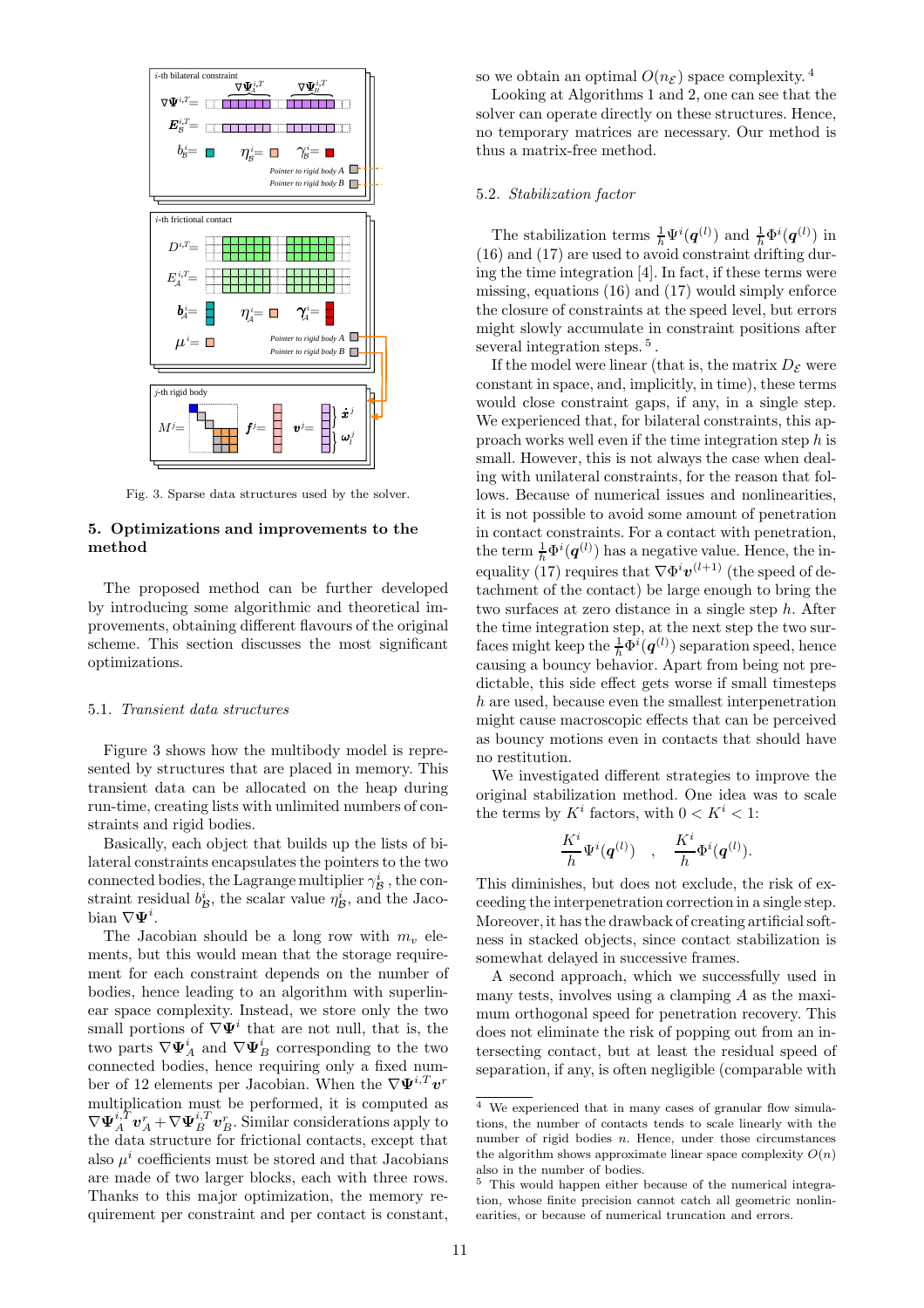the parameter  $A$ , which can be adjusted by the user) and independent of the time step  $h$ . Thus, the stabilization terms would become

$$
\frac{1}{h}\Psi^i(\boldsymbol{q}^{(l)})\quad,\quad\max\left(\frac{1}{h}\Phi^i(\boldsymbol{q}^{(l)}),-A\right).
$$

Note that in this case, if the contact surfaces are separated, we have  $\Phi^i > 0$  and the A clamping has no effect; thus it behaves as the original scheme with the  $\frac{1}{h}\Phi^{i}(\boldsymbol{q}^{(l)})$  term.

Until now we discussed how the stabilization term can correct the contact penetration errors when the surface distance is negative. However, it also has a useful side effect also when surfaces are not yet in contact. In fact, Eq. (17) can be interpreted as follows: the contact constraint is enforced only if the two surfaces are approaching fast enough to close the positive gap  $\Phi^{i}(\boldsymbol{q}^{(l)})$  in a h time step. This allows us to include in the multibody system also contact constraints that are not yet in contact but simply within a "warning envelope"; later, the cone complementarity solver will do the rest.

The third approach is more expensive in terms of CPU effort, because it avoids constraint drifting by solving an additional complementarity problem over body positions, at each time step [12]. In this case, one solves the speed CCP problem using no stabilization terms on bilateral constraints, except for contacts that are not yet in contact, where it is useful to have

$$
\max\left(\frac{1}{h}\Phi^i(\boldsymbol{q}^{(l)}),0\right),
$$

so that contacts with clearance are still allowed to approach until contact, because of positive  $\frac{1}{h}\Phi^i$ , while surfaces already in contact are forced to have a separation speed greater than or equal to 0, regardless of the amount of penetration. Later, after the time step advancement, one performs the following poststabilization step, that is a a linear complementarity problem that corrects the positions  $q$ :

$$
M\Delta q = \sum_{i \in \mathcal{G}_{\mathcal{A}}} \left(\beta_n^i \mathbf{D}_n^i\right) + \sum_{i \in \mathcal{G}_{\mathcal{B}}} \left(\beta_b^i \nabla \Psi^i\right) \tag{55}
$$

$$
0 = \Psi^{i}(\boldsymbol{q}^{(l)}) + \nabla {\Psi^{i}}^{T} \Delta \boldsymbol{q}, \quad i \in \mathcal{G}_{\mathcal{B}}
$$
 (56)

$$
0 \leq \Phi^{i}(\boldsymbol{q}^{(l)}) + \nabla {\Phi^{i}}^{T} \Delta \boldsymbol{q} \perp \beta_{n}^{i} \geq 0, \qquad i \in \mathcal{G}_{\mathcal{A}}(57)
$$

This problem can be solved by using the same solver used for the speed CCP problem. The poststabilization idea performs better in the case of very large penetrations and ill-posed initial conditions.

In Fig. 4 a benchmark shows that the effort in reducing the maximum penetration error  $||\epsilon_q||_{\infty}$  with poststabilization iterations is almost the same as that of the basic approach using only the stabilization coefficient in the speed CCP. However some iterations on the speed CCP still must be performed. For instance, in our complex simulations involving dense granular flow, the number of iterations of the poststabilization is comparable to the number of iterations for the speed CCP, so computational efforts are almost doubled.

A family of methods can be generated by balancing the total overhead toward the speed CCP iterations



Fig. 4. Penetration error: tradeoff between speed iterations and poststabilization iterations, compared to WU overhead (GPU working units).

or the poststabilization iterations. In the extreme case where no iterations for the speed CCP are performed and iterations are performed only for the poststabilization, this method becomes similar to the position based dynamics algorithm, proposed in [27] as a robust method for real-time simulations.

Note that in this section we did not discuss the case of collisions with restitution and we assumed the simulation of contacts with fully plastic collisions. The reader interested in modifications to the method, for simulating also of the restitution phase, can read [1].

## 5.3. Parallelization of the algorithm

Algorithm 2 is inherently sequential, so Algorithm 1 can be easier to implement on computational architectures exploiting parallel processing because it does not feature data dependency for most of the inner loop.

In Algorithm 1, loops at rows 23 and 27 can be easily executed in parallel because they do not need to write at the same memory address at the same time. In the best scenario, one could run up to  $n_A+n_B$  independent threads, each performing an update of its multiplier  $\gamma$ .

However, the sums at row 30 are more critical if parallelized in the same way, that is, on the basis of a thread per contact, since there is the risk that multiple threads will need to update the same element of the speed vector at the same time (this situation happens, for instance, if two contacts that refer to the same body are processed simultaneously). This problem can be solved in many ways, for example, by using a vector of Boolean mutexes, one per rigid body, which can prevent one thread to modify the speed of a rigid body if some other thread is writing into it. Otherwise, if the number of physical threads is very large as in GPU architectures, it is worth performing the sums in 30 using parallel-reduction algorithms.

We implemented this parallel algorithm on both a multicore processor and on an NVIDIA Tesla C870 GPU board featuring a massively multithreaded architecture, thanks to a stream processor that is capable of processing hundreds of threads in parallel. In the latter case, we experienced a speedup of 15 times respect to the serial implementation [44].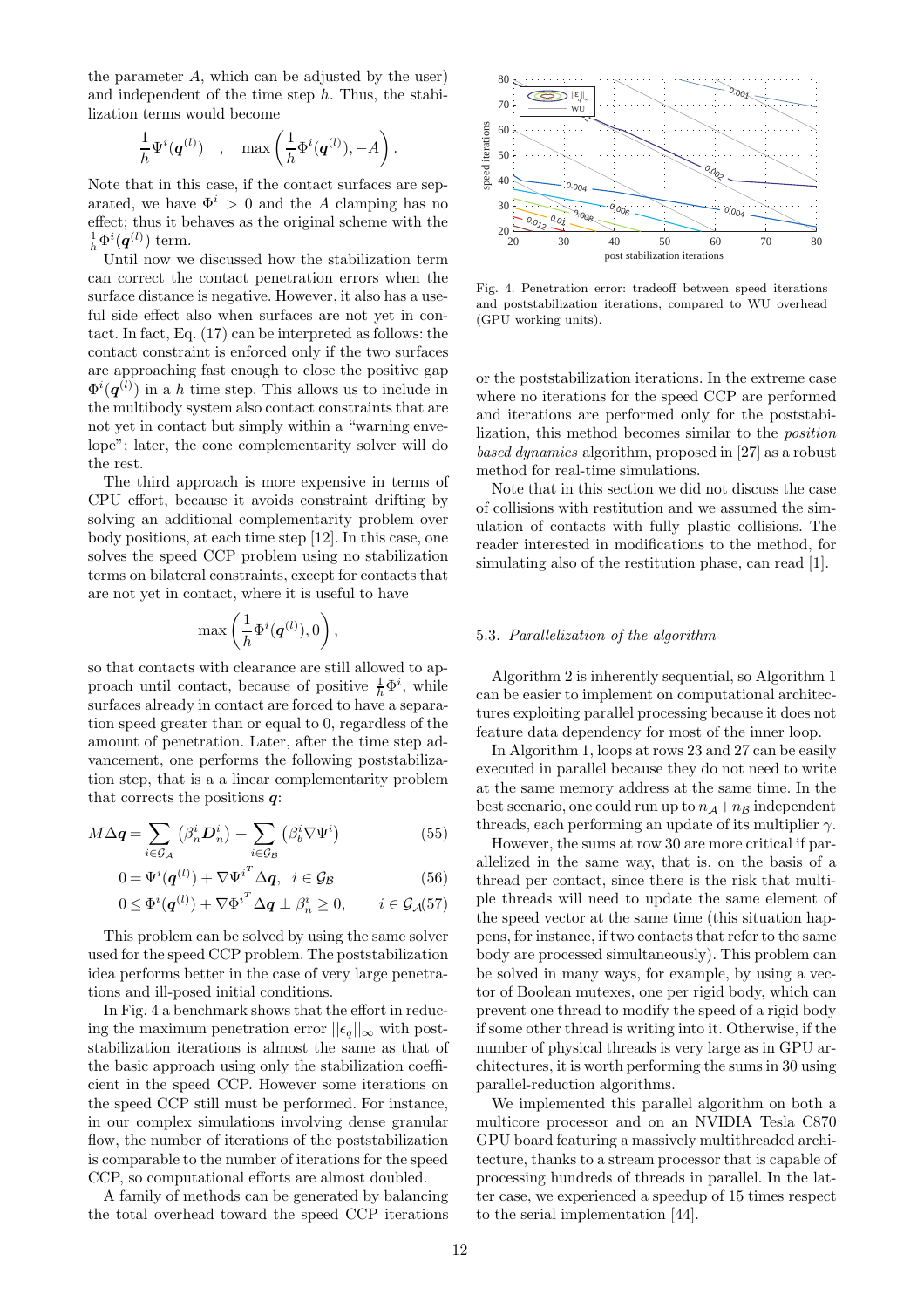#### 6. Examples

We present two benchmarks that we used to test the performance of our algorithm and an application to the simulation of the refueling of a nuclear reactor.

#### 6.1. Forklift truck simulator

As a complex mechanical system, a forklift truck represents a significative benchmark for our algorithm because it entails most aspects that we discussed in this article: rigid bodies, bilateral constraints, applied forces, and unilateral contact constraints with friction. In detail, our truck model is made of seven rigid bodies (the frame, three wheels, the steering strut, the mast, the carriage with the forks) connected by six revolute and prismatic joints. The tilting of the mast, the lifting of the carriage, and the steering are obtained by introducing rheonomic bilateral constraints. This is a simplified approach, but more detailed models of the actuators, with hydraulic components and feedback controllers, are also possible within this framework. Motors and brakes provide torques to the wheels; motors, brakes, and actuators can be controlled in real time by the user, using a joystick or a keyboard, or by using automatic procedures.

In order to also test frictional constraints, a seventh rigid body is added: a wooden pallet of EUR/ISO1 type: the truck can pick and move such a pallet with the forks. Specific collision shapes have been defined to detect the contact points between the pallets, the environment, and the truck. Collision shapes have been used also for frame of the forklift and its overhead guard, so that we can simulate the roll-over of the vehicle and other hazardous events.

On our test system, a dual-core Centrino T2600 2.17 GHz with 2 GB of RAM, the proposed algorithm is able to simulate the truck in faster than real time, using a fixed timestep  $h = 0.005$  s.

To assess the efficiency and capability of our matrixless approach, we simulated an increasing number of forklift trucks, up to 1,600 vehicles with 1,600 pallets, see Fig.5. In the largest simulation scenario, with 12,800 rigid bodies, the algorithm must handle 54,400 bilateral constraints and, on average, 19,000 frictional contacts: this means more than 110,000 primal and dual variables.

We used Algorithm 1 with a limit of 20 iterations. Table 1, averaged over 100 steps, shows that the CPU overhead grows almost linearly with the number of dual variables  $3n_A + n_B$ , that is, somehow proportional to the number of bodies.

Note that the frame rate in the case of hundreds of trucks, although not real time as for few trucks, is still fast and interactive.

Increasing the number of iterations results in an improvement of the precision: going from 20 iterations to 80 iterations, the largest errors in constraint position and in constraint velocity decrease, respectively, from 0.0310 mm and 0.024 m/s to 0.006 mm and 0.002 m/s. These results about precision are not dependent on

Table 1 Time-step performance.

| $\mathbf{1}$  |                                                   |     |       |        |
|---------------|---------------------------------------------------|-----|-------|--------|
| No. of Trucks | CCP Solve [ms] Collision [ms] Bodies $3n_A + n_B$ |     |       |        |
|               | 0.22                                              | 0.1 | 8     | 70     |
| 400           | 135                                               | 39  | 3200  | 28000  |
| 800           | 268                                               | 79  | 6400  | 56000  |
| 1200          | 396                                               | 130 | 9600  | 84000  |
| 1600          | 550                                               | 200 | 12800 | 112000 |

the number of trucks, because the convergence of the solver is not affected by the increasing complexity of this type of benchmark, where the dynamics of each vehicle is uncoupled. On the other hand, our results indicate the efficiency of our algorithms, which is due to our customization to rigid-body dynamics structure. For example, the most efficient off-the-shelf algorithms in [32], which are either of either the interior-point or the projected gradient type, still need around 20 s per time step for about 10,000 dual variables. Those algorithms solve the same problem as here. If linear scaling would hold for those methods – a big assumption in their favor – our algorithm will still be more than 100 times faster.

How precision and convergence can be affected by systems with more stringent topology is investigated in the following example.

#### 6.2. Dense granular packing benchmark

Dense stacking of granular material is one of the hardest problems involving nonsmooth rigid body dynamics. Indeed, the benchmark described in this section involves the simulation of the progressive stacking of many convex shapes in an empty box, with different settings.

The rigid bodies have a mass  $m = 10$  kg, the moments of inertia are  $I_{xx} = I_{yy} = I_{zz} = 10.24$  kgm<sup>2</sup>, and the friction coefficient is  $\mu = 0.4$ . The horizontal section of the box measures 20 m×20 m. We performed tests with different types of colliding shapes, but for the graphs presented here we used spheres with a radius  $r = 1.6$  m. At the beginning of the simulation the box is filled by 220 spheres, with randomized positions and with an initial volume fraction of 0.4, on average. After the spheres have settled, we obtained the plots.

Figures 6 and 7 show a typical convergence pattern of the PGS CCP algorithm:  $\epsilon_v$  is the violation of the constraints at the speed level. For increasing  $\omega$ , the iteration shows a faster convergence. However, large  $\omega$  values may lead to nonmonotonic behavior (that does not necessarily lead to divergence). We found that a good tradeoff between convergence speed and a monotonic nondivergent iteration, for scenarios involving equally sized spheres, is  $\omega = 1$ .

Figure 8 shows that the  $\lambda$  parameter acts like a smooting factor over the iteration. The higher the parameter the slower is the convergence, but the lower is the risk of nonmonotonic or divergent patterns. The optimal value depends on the type of simulation; we experienced that, on average, good default values can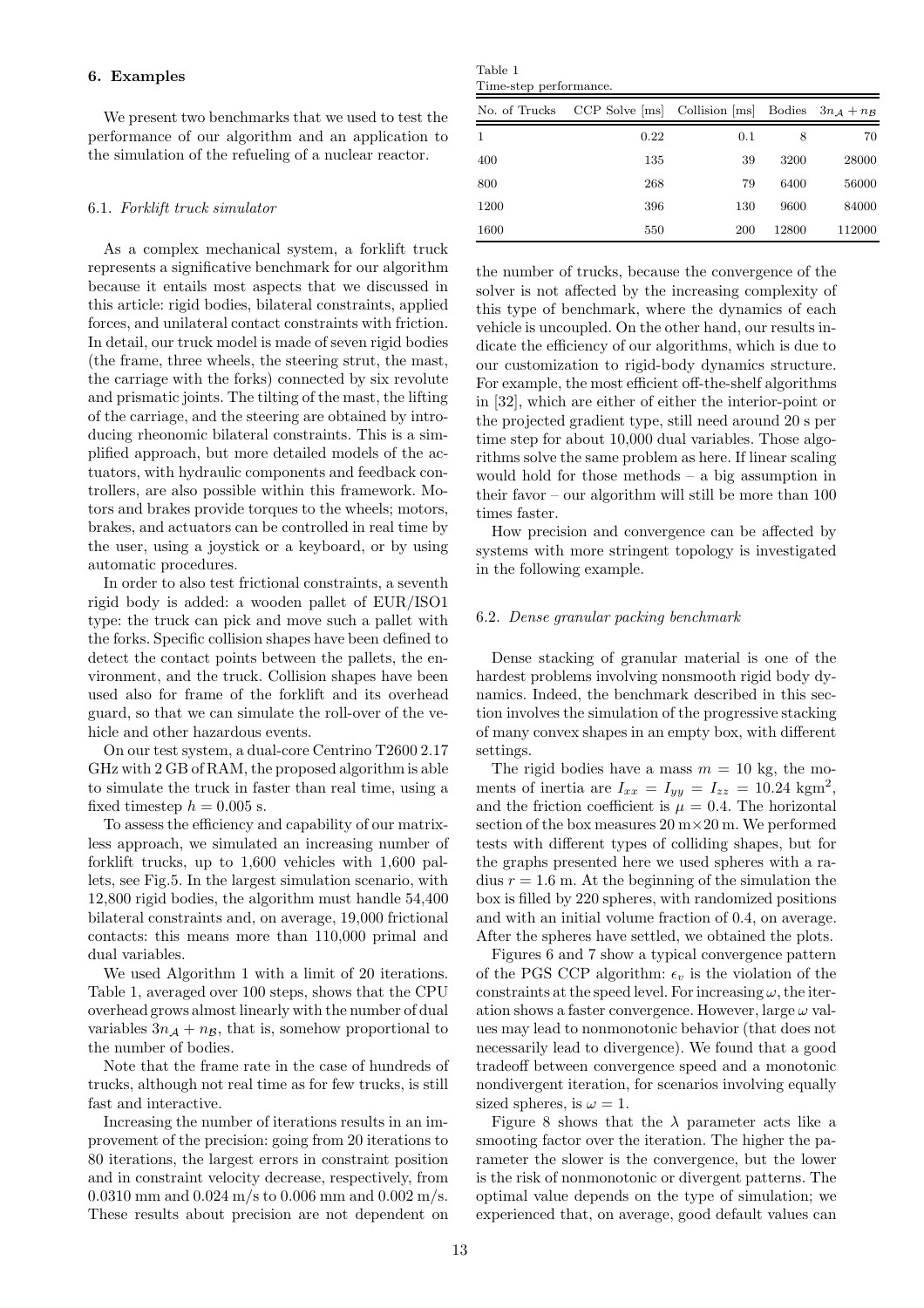

Fig. 5. Benchmark: simulation of thousands of forklifts.



Fig. 6. Convergence of the residual for varying  $\omega$ , for a sample time step in the 220-sphere benchmark.



Fig. 8. Effect of the smoothing parameter  $\lambda$ , for fixed  $\omega = 1$ .



Fig. 10. Comparison of the convergence of the PGS and PGJ algorithms during the granular stacking benchmark, and example of divergence.

be chosen in the range  $\lambda = 0.8 \div 1.0$ .

The convergence can be largely affected by the topology of the mechanical system; the best-case scenario being many single objects on a flat plane, and the worst



Fig. 7. Convergence of  $\Delta\gamma$  for varying  $\omega$ , for a sample time step in the 220-sphere benchmark.



Fig. 9. Effect of the vertical size of the stack on the convergence, for varying number of iterations.



Fig. 11. Penetration error: combined effect of time step and number of iterations during the benchmark.

case being the objects stacked in a vertical row. This is shown in Fig. 9, where we performed simulations with the same number of spheres but with different sizes of boxes. The precision of the iteration, for a fixed number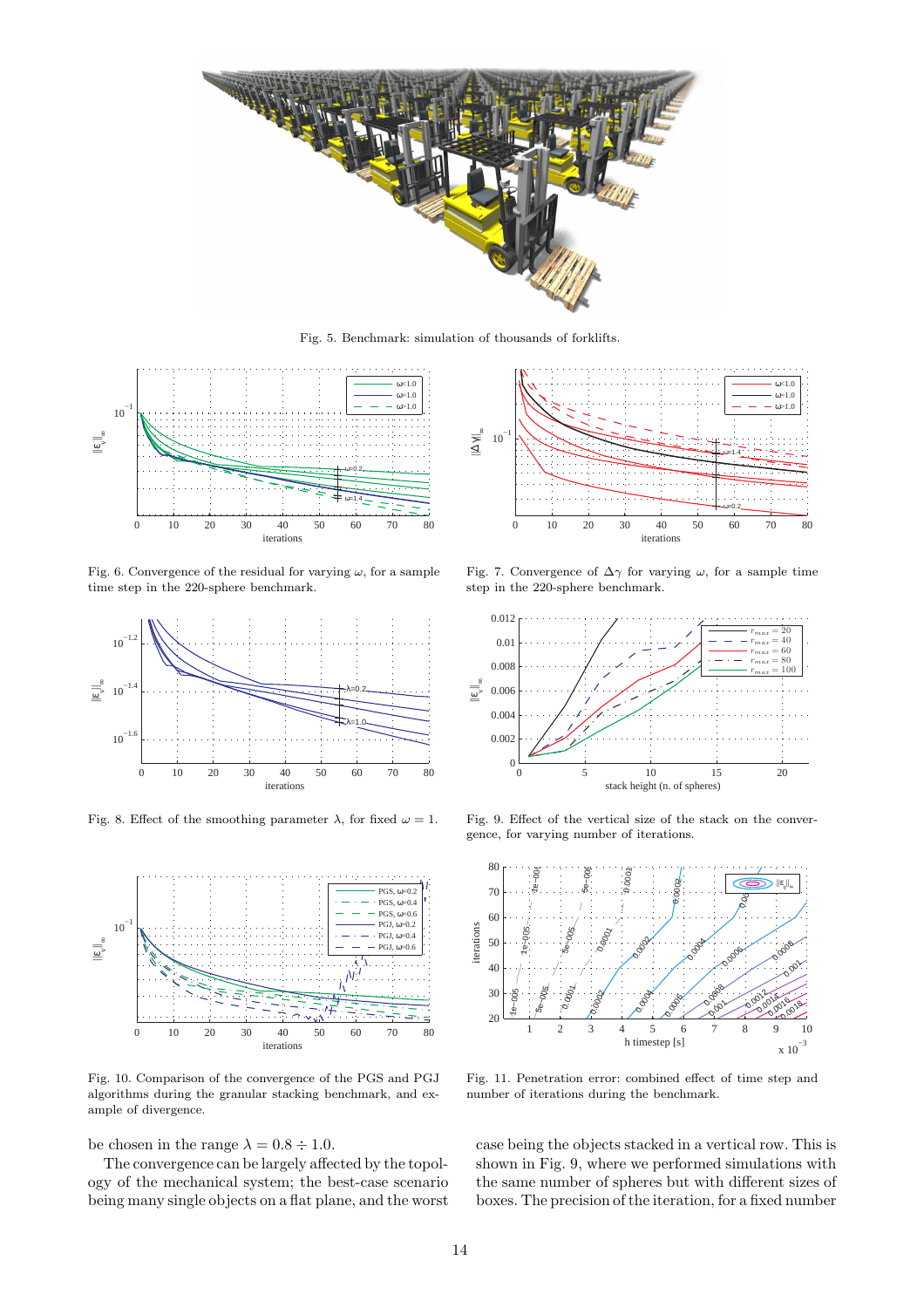

Fig. 12. Simulation of bidisperse granular flow in a PBR nuclear reactor (170,000 bodies). The inner column of graphite pebbles shows almost no dispersion in the surrounding fissile material.

of iterations, deteriorates proportionally to the height of the stack.

Figure 10 shows that, for low  $\omega$ , the convergence of the PGJ CCP algorithm is comparable to the convergence of the PGS CCP algorithm. However the PGJ CCP method is more likely to run into divergence, especially in the case of redundant constraints. Therefore, it should be used with low  $\omega$ , for example  $\omega = 0.2$ in this case.

In Fig. 11 we show the results of various simulations with different time steps and iteration numbers, while monitoring the average penetration error in constraints,  $\epsilon_p$ . The figure shows that a good precision in satisfying the constraints at the position level can be achieved both by increasing the number of iterations and by decreasing the time step  $h$ .

These plots are obtained for a sample time step, after 5 seconds from the beginning of the granular stacking simulation. Hence, previous time steps and different scenarios can lead to slightly different graphs. Although this is only a numerical benchmark, it is a worst-case scenario, and its results are indicative about the behavior of the solution method when dealing with practical engineering problems that share the same theoretical difficulties (masonry stability, soil compaction, etc.).

#### 6.3. Refueling cycle in a pebble bed nuclear reactor

A significant application, which may benefit from the robustness and the speed of the method, is the simulation of the granular flow in the pebble bed nuclear reactor PBR [18].

The PBR reactor features a fourth-generation design based on a slow recirculation of fuel pebbles in a large silo: actinides are coated and packed with graphite moderator in the spherical pebbles, each with a typical diameter of 60 mm, while the helium coolant flows between the pebbles. To increase the efficiency, a central column of spheres could contain only graphite, to flatten the neutron flux. Spheres are slowly extracted from the bottom, reprocessed, and reinserted at the top. The simulation of the downward granular flow can be useful in estimating statistical parameters such as the void fraction or the dispersion of the vertical column, hence guiding more efficient designs that can maximize the burnup of the actinides. A past attempt at simulating a PBR reactor required one week on a 64-processor supercomputer at Sandia National Laboratories, using the discrete element method (DEM) [34]. Unlike DEM methods, our approach does not introduce stiff force fields, and larger time steps are allowed, so we could perform the simulation on a single laptop computer in few hours. On average, this problem involved 170,000 rigid bodies, more than 500,000 frictional contacts, leading to more than two millions of primal and dual variables (Fig. 12).

In [42] we presented results of these simulations and validation against experimental data. Because of the high stack of spheres, this example falls in the class of problems with slow convergence already discussed in the previous benchmark: this advocates for future research efforts that could improve the performance of the solver by leveraging on multiscale and domain decomposition implementations. Nevertheless, we point out that even under this circumstance we have shown in [42] that we correctly compute macroscopic parameters of the granular flow in the pebble bed reactor, such as porosity, while needing only a few hours on a laptop.

# 7. Conclusions

We presented a formulation for multibody systems with large amounts of bilateral constraints and frictional contacts, and we developed an iterative method for this purpose. Our approach poses the problem as a convex optimization that can be solved as a cone complementarity problem. The proposed fixed-point iteration has been tailored to feature high performance even in large simulation scenarios: special care has been devoted in optimizing algorithms and formulas and avoiding matrix storage, hence obtaining an  $O(n)$ space complexity.

The method converges under standard assumptions on the configuration of the system, resulting in a robust algorithm that can simulate systems with millions of multipliers.

Improvements have been presented for the stabilization of contact constraints, resulting in matrix-free schemes that can correct large interpenetrations of rigid bodies without running into numerical problems.

We implemented a multibody system based on the method presented in this paper: the Chrono::Engine library [41]. Aiming at high performance, we expanded substantial efforts optimizing the C++ source code.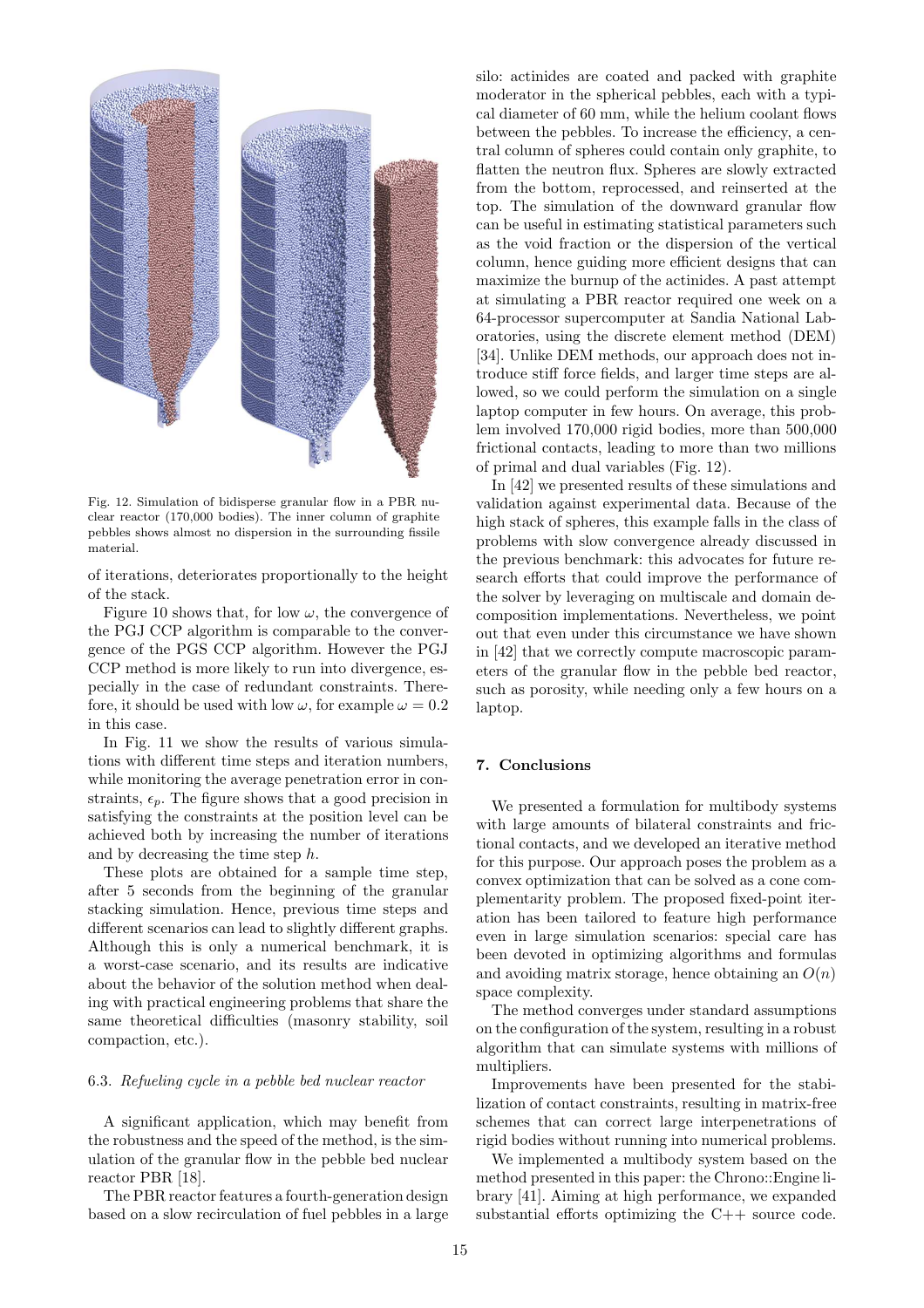This software has been already used to simulate complex systems that were hardly tractable with other applications: granular flows in silos, interaction of wheels with sand and pebbles, size segregation devices, and other problems with a large number of bodies.

The method has been recently ported also on parallel stream-kernel GPU hardware, obtaining a remarkable computational efficiency [44].

## Acknowledgments

We thank Erwin Coumans for hints about collision detection algorithms, and Dan Negrut for comments on an earlier version of the paper. Mihai Anitescu was supported by Contract DE-AC02-06CH11357 of the U.S. Department of Energy.

#### References

- [1] M. Anitescu. A fixed time-step approach for multibody dynamics with contact and friction. In *2003 IEEE/RSJ International Conference on Intelligent Robots and Systems, 2003.(IROS 2003). Proceedings*, volume 4, 2003.
- [2] M. Anitescu. Optimization-based simulation of nonsmooth rigid multibody dynamics. *Math. Program.*, 105(1):113– 143, 2006.
- [3] M. Anitescu, J. F. Cremer, and F. A. Potra. Formulating 3d contact dynamics problems. *Mechanics of Structures and Machines*, 24(4):405–437, 1996.
- [4] M. Anitescu and G. D. Hart. A constraint-stabilized time-stepping approach for rigid multibody dynamics with joints, contact and friction. *International Journal for Numerical Methods in Engineering*, 60(14):2335–2371, 2004.
- [5] M. Anitescu and G. D. Hart. A fixed-point iteration approach for multibody dynamics with contact and friction. *Mathematical Programming, Series B*, 101(1)(ANL/MCS-P985-0802):3–32, 2004.
- [6] M. Anitescu and F. A. Potra. Formulating dynamic multirigid-body contact problems with friction as solvable linear complementarity problems. *Nonlinear Dynamics*, 14:231– 247, 1997.
- [7] M. Anitescu, F. A. Potra, and D. Stewart. Time-stepping for three-dimensional rigid-body dynamics. *Computer Methods in Applied Mechanics and Engineering*, 177:183– 197, 1999.
- [8] M. Anitescu and A. Tasora. An iterative approach for cone complementarity problems for nonsmooth dynamics. *Computational Optimization and Applications*, pages Accepted for printing, DOI 10.1007/s10589–008–9223–4, 2008.
- [9] D. Baraff. Issues in computing contact forces for nonpenetrating rigid bodies. *Algorithmica*, 10:292–352, 1993.
- [10] D. Baraff. Fast contact force computation for nonpenetrating rigid bodies. In *Computer Graphics (Proceedings of SIGGRAPH)*, pages 23–34, 1994.
- [11] G. V. D. Bergen and G. J. A. Bergen. *Collision Detection in Interactive 3D Environments*. Morgan Kaufmann, 2004.
- [12] M. Cline and D. Pai. Post-stabilization for rigid body simulation with contact and constraints. In *IEEE International Conference on Robotics and Automation*, volume 3, pages 3744–3751, 2003.
- [13] R. Cottle and G. Dantzig. Complementary pivot theory of mathematical programming. *Linear Algebra and Its Applications*, 1:103–125, 1968.
- [14] R. W. Cottle, J.-S. Pang, and R. E. Stone. *The Linear Complementarity Problem*. Academic Press, Boston, 1992.
- [15] B. R. Donald and D. K. Pai. On the motion of compliantly connected rigid bodies in contact: a system for analyzing

designs for assembly. In *Proceedings of the Conf. on Robotics and Automation*, pages 1756–1762. IEEE, 1990.

- [16] S. K. E.G. Gilbert, D.W. Johnson. A fast procedure for computing the distance between complex objects in threedimensional space. *Robotics and Automation*, 4(2):193–203, 1988.
- [17] C. Ericson. *Real-Time Collision Detection*. Elsevier, 2005.
- [18] H. D. Gougar. *Advanced core design and fuel management for pebble-bed reactors*. Ph.D thesis, Penn State University, Department of Nuclear Engineering, 2004.
- [19] G. D. Hart. *A Constraint-stabilized Time-stepping Approach for Piecewise Smooth Multibody Dynamics*. Ph.D thesis, University of Pittsburgh, Department of Mathematics, April 2007.
- [20] E. J. Haug. *Computer Aided Kinematics and Dynamics of Mechanical Systems*. Allyn and Bacon, Boston, 1989.
- [21] E. J. Haug, S. Wu, and S. Yang. Dynamic mechanical systems with coulomb friction, stiction, impact and constraint addition-deletion. *Mechanisms and Machine Theory*, 21(5):407–416, 1986.
- [22] J.-B. Hiriart-Urruty and C. Lemarechal. *Convex Analysis and Minimization Algorithms*. Springer Verlag, Berlin, 1993.
- [23] Y. J. Kim, M. C. Lin, and D. Manocha. Deep: Dualspace expansion for estimating penetration depth between convex polytopes. In *Proceedings of the 2002 International Conference on Robotics and Automation*, volume 1, pages 921–926. Institute for Electrical and Electronics Engineering, 2002.
- [24] P. Lotstedt. Mechanical systems of rigid bodies subject to unilateral constraints. *SIAM Journal of Applied Mathematics*, 42(2):281–296, 1982.
- [25] M. D. P. Marques. *Differential Inclusions in Nonsmooth Mechanical Problems: Shocks and Dry Friction*, volume 9 of *Progress in Nonlinear Differential Equations and Their Applications*. Birkh¨auser Verlag, Basel, 1993.
- [26] J. J. Moreau. Standard inelastic shocks and the dynamics of unilateral constraints. In G. D. Piero, F. Macieri, and S. Verlag, editors, *Unilateral Problems in Structural Analysis*, pages 173–221, New York, 1983. CISM Courses and Lectures no. 288.
- [27] M. Müller, B. H. M. Hennix, and J. Ratcliff. Position based dynamics. In *Proceedings of Virtual Reality Interactions and Physical Simulations*, pages 71–80, 2006.
- [28] K. G. Murty. *Linear Complementarity, Linear and Nonlinear Programming*. Helderman Verlag, Berlin, 1988.
- [29] J. Pang and D. Stewart. Solution dependence on initial conditions in differential variational inequalities. *Mathematical Programming*, 116(1):429–460, 2009.
- [30] J.-S. Pang, V. Kumar, and P. Song. Convergence of timestepping method for initial and boundary-value frictional compliant contact problems. *SIAM J. Numer. Anal.*, 43(5):2200–2226, 2005.
- [31] J.-S. Pang and J. C. Trinkle. Complementarity formulations and existence of solutions of dynamic multirigid-body contact problems with coulomb friction. *Math. Program.*, 73(2):199–226, 1996.
- [32] C. Petra, B. Gavrea, M. Anitescu, and F. Potra. A computational study of the use of an optimizationbased method for simulating large multibody systems. *Optimization Methods and Software*, 24(6):871–894, 2009.
- [33] F. Pfeiffer and C. Glocker. *Multibody Dynamics with Unilateral Contacts*. John Wiley, New York City, 1996.
- [34] C. Rycroft, G. Grest, J. Landry, and M. Bazant. Analysis of granular flow in a pebble-bed nuclear reactor. *Physical Review E*, 74, 021306, 2006.
- [35] P. Song, P. Kraus, V. Kumar, and P. Dupont. Analysis of rigid-body dynamic models for simulation of systems with frictional contacts. *Journal of Applied Mechanics*, 68(1):118–128, 2001.
- [36] P. Song, J.-S. Pang, and V. Kumar. A semi-implicit time-stepping model for frictional compliant contact problems. *International Journal of Numerical Methods in Engineering*, 60(13):267–279, 2004.